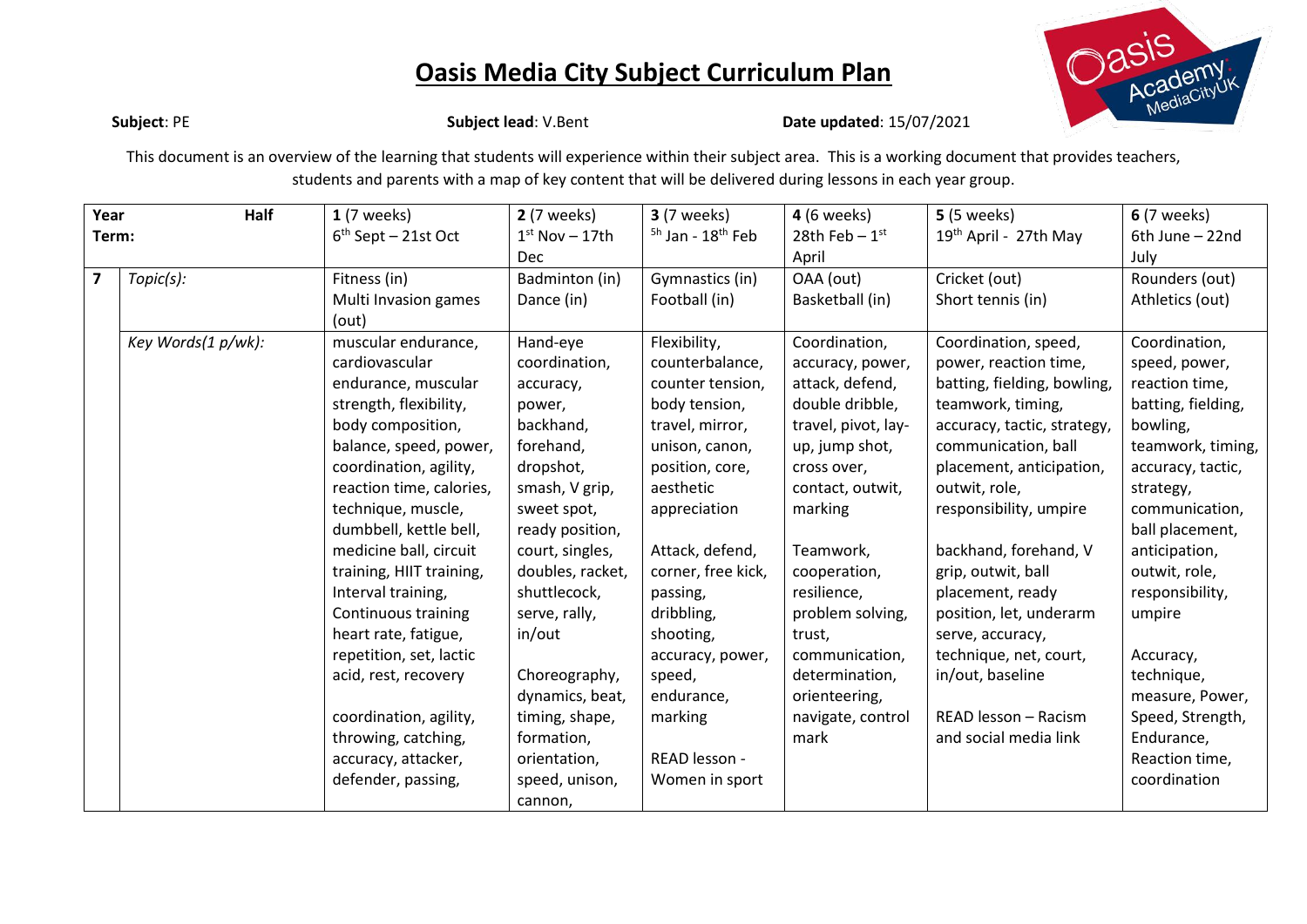

|                            | receiving, contact,      | mirroring,         | (This Girl Can)   | READ lesson -      |                          | <b>READ</b> resson  |
|----------------------------|--------------------------|--------------------|-------------------|--------------------|--------------------------|---------------------|
|                            | pivot, obstruction       | tempo, gesture,    | IWM 8th March     | Autism             |                          | Current issues in   |
|                            |                          | genre,             |                   | Awareness Day      |                          | sport               |
|                            | READ lesson - Mental     | improvise,         |                   | 2nd April link to  |                          |                     |
|                            | Health in sport (Aaron   | motif, rhythm,     |                   | disability sports  |                          |                     |
|                            | Lennon) Mental Health    | levels, direction, |                   |                    |                          |                     |
|                            | Day 10th October         | action,            |                   |                    |                          |                     |
|                            |                          |                    |                   |                    |                          |                     |
|                            |                          | movement,          |                   |                    |                          |                     |
|                            |                          | creativity         |                   |                    |                          |                     |
|                            |                          | READ lesson -      |                   |                    |                          |                     |
|                            |                          | Equality link to   |                   |                    |                          |                     |
|                            |                          | Human Rights       |                   |                    |                          |                     |
|                            |                          | Day 10th           |                   |                    |                          |                     |
|                            |                          | December and       |                   |                    |                          |                     |
|                            |                          | female             |                   |                    |                          |                     |
|                            |                          | participation in   |                   |                    |                          |                     |
|                            |                          | Qatar              |                   |                    |                          |                     |
|                            |                          |                    |                   |                    |                          |                     |
| Link to                    | Display effective        | Display effective  | Display effective | Display effective  | Display effective        | Display effective   |
| context/Character/careers: | teamwork and strategic   | teamwork and       | teamwork and      | teamwork and       | teamwork and strategic   | teamwork and        |
|                            | play through the Oasis   | strategic play     | strategic play    | strategic play     | play through the Oasis 9 | strategic play      |
|                            | 9 habits.                | through the        | through the Oasis | through the Oasis  | habits.                  | through the Oasis   |
|                            |                          | Oasis 9 habits.    | 9 habits.         | 9 habits.          |                          | 9 habits.           |
|                            | Develop coordination in  |                    |                   |                    | Run, score and umpire    |                     |
|                            | multi ball skills. Apply | Create own         | Link to career    | Link to career     | own singles and doubles  | Umpire rounders     |
|                            | effective teamwork &     | dance routine -    | pathways (job     | pathways (job      | tournament.              | game, score         |
|                            | communication in game    | pair/group work    | images on slide - | images on slide -  |                          | runs/outs, call no  |
|                            | play.                    | Know the           | sports            | outdoor activity   | Umpire cricket game,     | balls.              |
|                            |                          | structure of a     | professional      | instructor, sports | score runs, call outs    | Record own          |
|                            | Understand the           | $tournament -$     | sports coach, PE  | therapist)         |                          | athletics results - |
|                            | importance of a warm     | run and score      | teacher)          |                    |                          | runs, jumps,        |
|                            | up. Develop K&U of the   |                    |                   |                    |                          | throws              |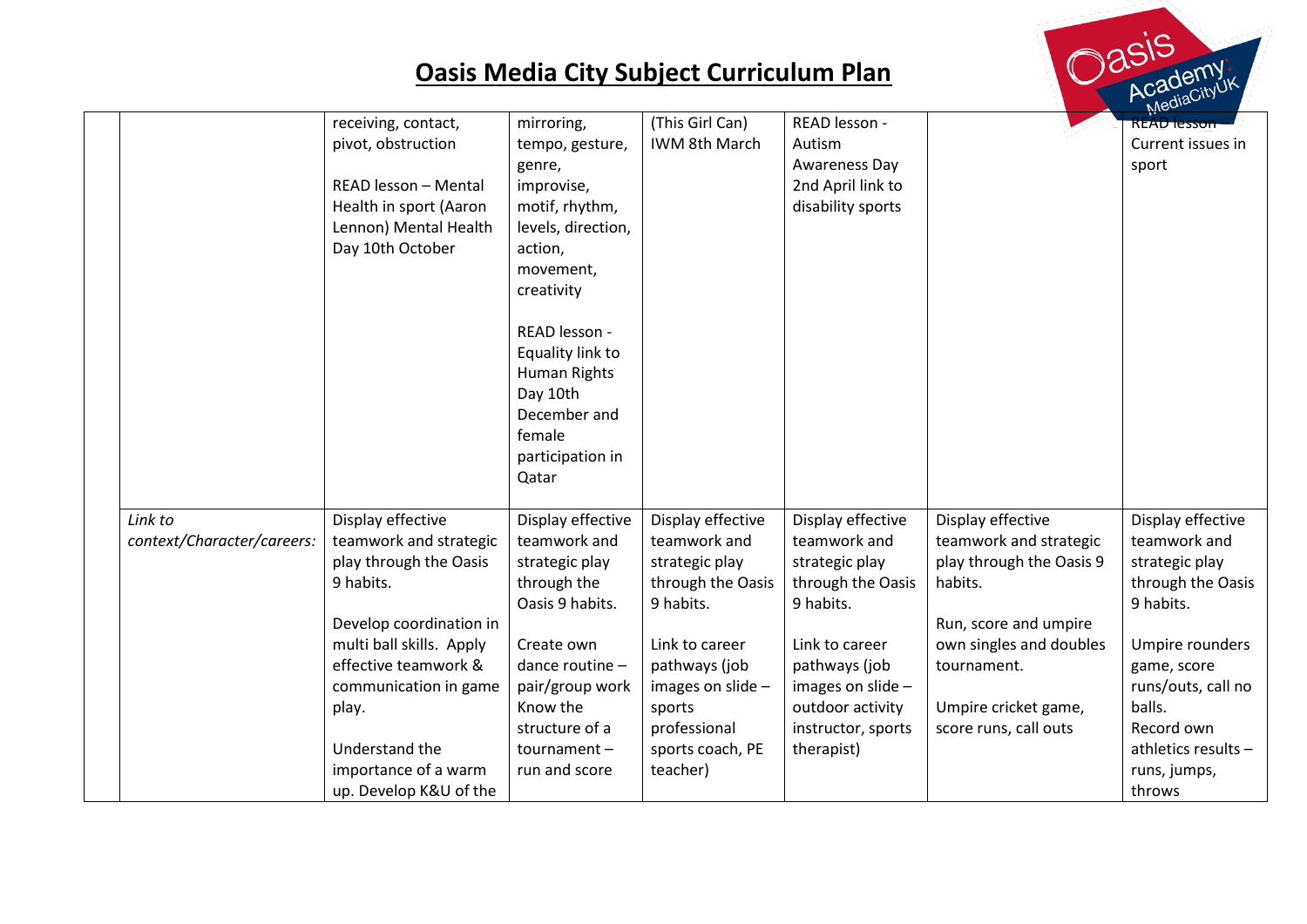

|                                              |                                                                    | $N_{\rm IC}$       |
|----------------------------------------------|--------------------------------------------------------------------|--------------------|
| benefits of exercise and<br>own              | Know the structure of a                                            |                    |
| how to lead a healthy<br>tournament.         | tournament $-$ run and                                             | Link to career     |
| active lifestyle.                            | score own tournament.                                              | pathways (job      |
|                                              |                                                                    | images on slide -  |
| Link to career pathways<br>Link to career    | Link to career pathways                                            | professional       |
| (job images on slide $-$<br>pathways (job    | (job images on slide $-$                                           | athlete, coach,    |
| images on slide<br>sports professional,      | professional athlete,                                              | official, umpire,  |
| sports coach, fitness                        | coach, events official,                                            | sports             |
| instructor, fitness<br>choreographer,        | umpire, sports                                                     | commentator,       |
| dance, PE<br>manager, personal               | commentator, sports                                                | sports reporter,   |
| teacher)<br>trainer)                         | reporter, sports agent,                                            | sports agent,      |
|                                              | sports photographer)                                               | sports             |
|                                              |                                                                    | photographer)      |
|                                              |                                                                    |                    |
| AP1 w/c<br>Formative:<br>Assessment Type:    | $AP2$ w/c<br>Formative:<br>Formative: Observation,                 | AP3                |
| Observation,                                 | Q&A, knowledge and<br>Formative:<br>Observation,                   | <b>Deadline</b>    |
| Q&A,<br>Formative:                           | understanding of key<br>Observation,<br>Q&A,                       | Formative:         |
| Observation, Q&A,<br>knowledge and           | Demonstration of<br>vocabulary.<br>Q&A.                            | Observation,       |
| knowledge and<br>understanding               | Demonstration of correct<br>Demonstration of<br>correct skills and | Q&A, knowledge     |
| understanding of rules.<br>of rules, scoring | correct skills and<br>skills and techniques.<br>techniques. Step-  | and                |
| Demonstration of<br>and court                | techniques<br>Up, Press-Up &                                       | understanding of   |
| correct skills and<br>positions.             | Sit-Up Tests.<br>Summative:                                        | rules and scoring. |
| techniques.<br>Demonstration                 | Summative: Full<br>Singles/double short                            | Demonstration of   |
| of correct skills                            | tennis. Paired cricket<br>football game.<br>Fitness progress       | correct skills and |
| Administer and<br>and techniques.            | and results from<br>Gymnastic<br>game                              | techniques.        |
| complete baseline                            | performances<br>fitness tests and                                  |                    |
| fitness tests - bleep<br>Summative:.         | challenges.                                                        | Summative: Full    |
| test, hand wall toss<br>Singles and          |                                                                    | rounders game.     |
| doubles<br>test, standing broad              | Summative: Full                                                    | Athletics results  |
| jump. Develop K&U of<br>badminton            | football game.                                                     |                    |
| the short and long term<br>matches.          |                                                                    |                    |
| effects of exercise.                         |                                                                    |                    |
| Benefits of circuit                          |                                                                    |                    |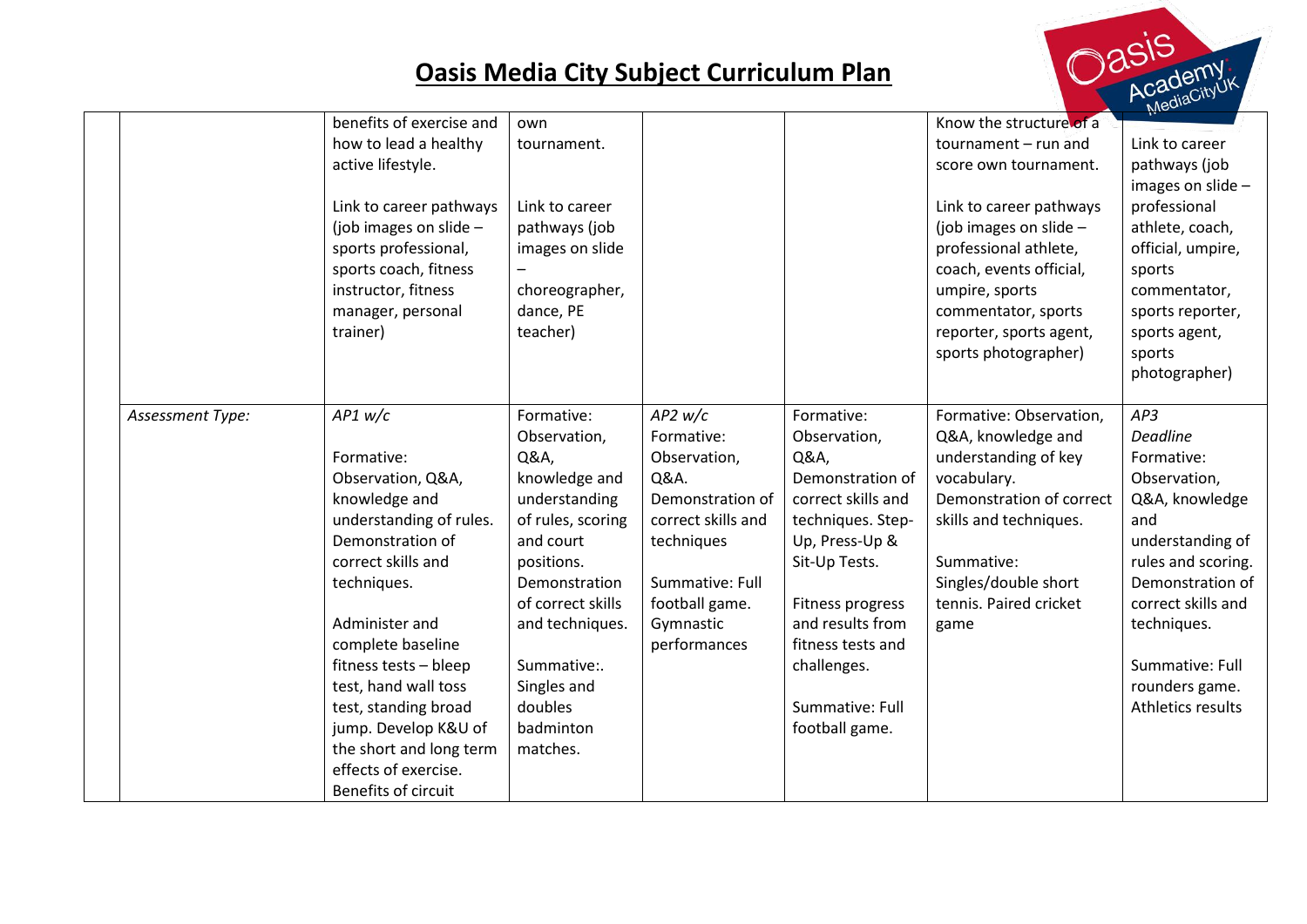

|   |                    | training. K&U how<br>exercise and diet can<br>lead to healthy<br>lifestyles.<br>Summative: Multisport                                                                                                                                                                                                                                                                                                                     |                                                                                                                                                                                                                                                                   |                                                                                                                                                                                                                                                                         |                                                                                                                                                                                                                                                                                                |                                                                                                                                                                                                                                                                                                                                                                                                |                                                                                                                                                                                                                                                                                             |
|---|--------------------|---------------------------------------------------------------------------------------------------------------------------------------------------------------------------------------------------------------------------------------------------------------------------------------------------------------------------------------------------------------------------------------------------------------------------|-------------------------------------------------------------------------------------------------------------------------------------------------------------------------------------------------------------------------------------------------------------------|-------------------------------------------------------------------------------------------------------------------------------------------------------------------------------------------------------------------------------------------------------------------------|------------------------------------------------------------------------------------------------------------------------------------------------------------------------------------------------------------------------------------------------------------------------------------------------|------------------------------------------------------------------------------------------------------------------------------------------------------------------------------------------------------------------------------------------------------------------------------------------------------------------------------------------------------------------------------------------------|---------------------------------------------------------------------------------------------------------------------------------------------------------------------------------------------------------------------------------------------------------------------------------------------|
|   |                    | game play<br>Fitness progress and<br>results from fitness<br>tests and challenges.                                                                                                                                                                                                                                                                                                                                        |                                                                                                                                                                                                                                                                   |                                                                                                                                                                                                                                                                         |                                                                                                                                                                                                                                                                                                |                                                                                                                                                                                                                                                                                                                                                                                                |                                                                                                                                                                                                                                                                                             |
| 8 | Topic(s):          | Fitness (in)<br>Rugby (out)                                                                                                                                                                                                                                                                                                                                                                                               | Badminton (in)<br>Dance (in)                                                                                                                                                                                                                                      | Gymnastics (in)<br>Football (out)                                                                                                                                                                                                                                       | Outdoor<br>Adventurous<br>Activities (out)<br>Basketball (in)                                                                                                                                                                                                                                  | Cricket (out)<br>Short tennis (in)                                                                                                                                                                                                                                                                                                                                                             | Rounders (out)<br>Athletics (in)                                                                                                                                                                                                                                                            |
|   | Key Words(1 p/wk): | muscular endurance,<br>cardiovascular<br>endurance, muscular<br>strength, flexibility,<br>body composition,<br>balance, speed, power,<br>coordination, agility,<br>reaction time, calories,<br>technique, muscle,<br>dumbbell, kettle bell,<br>medicine ball, circuit<br>training, HIIT training,<br>Interval training,<br>Continuous training<br>heart rate, fatigue,<br>repetition, set, lactic<br>acid, rest, recovery | Hand-eye<br>coordination,<br>accuracy,<br>power,<br>backhand,<br>forehand,<br>dropshot,<br>smash, V grip,<br>sweet spot,<br>ready position,<br>court, singles,<br>doubles, racket,<br>shuttlecock,<br>serve, rally,<br>in/out<br>Choreography,<br>dynamics, beat, | Flexibility,<br>counterbalance,<br>counter tension,<br>body tension,<br>travel, mirror,<br>unison, canon,<br>position, core,<br>aesthetic<br>appreciation<br>Attack, defend,<br>corner, free kick,<br>passing,<br>dribbling,<br>shooting,<br>accuracy, power,<br>speed, | Coordination,<br>accuracy, power,<br>attack, defend,<br>double dribble,<br>travel, pivot, lay-<br>up, jump shot,<br>cross over,<br>contact, outwit,<br>marking.<br>Teamwork,<br>cooperation,<br>resilience,<br>problem solving,<br>trust,<br>communication,<br>determination,<br>orienteering, | Coordination, speed,<br>power, reaction time,<br>batting, fielding, bowling,<br>teamwork, timing,<br>accuracy, tactic, strategy,<br>communication, ball<br>placement, anticipation,<br>outwit, role,<br>responsibility, umpire<br>backhand, forehand, V<br>grip, outwit, ball<br>placement, ready<br>position, let, underarm<br>serve, accuracy,<br>technique, net, court,<br>in/out, baseline | Coordination,<br>speed, power,<br>reaction time,<br>batting, fielding,<br>bowling,<br>teamwork, timing,<br>accuracy, tactic,<br>strategy,<br>communication,<br>ball placement,<br>anticipation,<br>outwit, role,<br>responsibility,<br>umpire<br>Accuracy,<br>technique,<br>measure, Power, |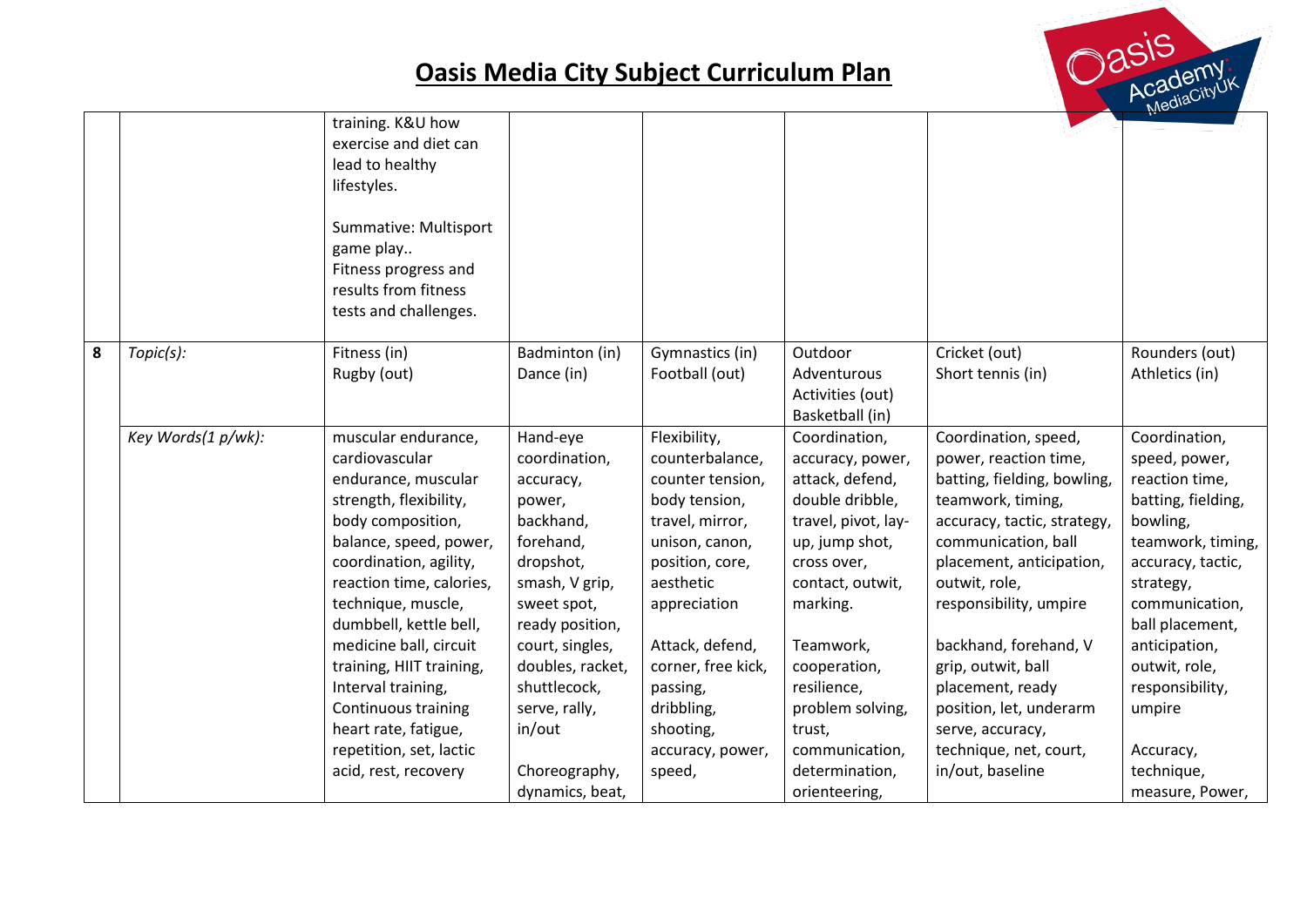

| READ lesson - Racism<br>timing, shape,<br>endurance,<br>navigate, control<br>Passing, receiving,<br>kicking, tackling,<br>marking<br>and social media link<br>formation,<br>mark<br>evasion, scrum, game<br>orientation,<br>READ lesson -<br>play, offside,<br>speed, unison,<br>READ lesson -<br>coordination, accuracy,<br>Autism<br>cannon,<br>tactic, strategy, ruck,<br>Women in sport<br>Awareness Day<br>mirroring,<br>(This Girl Can)<br>2nd April link to<br>mall, scrum, drop goal,<br>tempo, gesture,<br>try, grubber kick,<br>IWM 8th March<br>disability sports<br>genre,<br>offload, spin pass, pop<br>improvise,<br>motif, rhythm,<br>pass<br>levels, direction,<br>READ lesson - Mental<br>action,<br>Health in sport (Aaron<br>movement,<br>Lennon) Mental Health<br>creativity<br>Day 10th October<br>READ lesson -<br>Equality link to<br>Human Rights<br>Day 10th | Speed, Strength,<br>Endurance,<br>Reaction time,<br>coordination<br>READ lesson -<br>Current issues in |
|---------------------------------------------------------------------------------------------------------------------------------------------------------------------------------------------------------------------------------------------------------------------------------------------------------------------------------------------------------------------------------------------------------------------------------------------------------------------------------------------------------------------------------------------------------------------------------------------------------------------------------------------------------------------------------------------------------------------------------------------------------------------------------------------------------------------------------------------------------------------------------------|--------------------------------------------------------------------------------------------------------|
|                                                                                                                                                                                                                                                                                                                                                                                                                                                                                                                                                                                                                                                                                                                                                                                                                                                                                       |                                                                                                        |
|                                                                                                                                                                                                                                                                                                                                                                                                                                                                                                                                                                                                                                                                                                                                                                                                                                                                                       |                                                                                                        |
|                                                                                                                                                                                                                                                                                                                                                                                                                                                                                                                                                                                                                                                                                                                                                                                                                                                                                       |                                                                                                        |
|                                                                                                                                                                                                                                                                                                                                                                                                                                                                                                                                                                                                                                                                                                                                                                                                                                                                                       |                                                                                                        |
|                                                                                                                                                                                                                                                                                                                                                                                                                                                                                                                                                                                                                                                                                                                                                                                                                                                                                       |                                                                                                        |
|                                                                                                                                                                                                                                                                                                                                                                                                                                                                                                                                                                                                                                                                                                                                                                                                                                                                                       |                                                                                                        |
|                                                                                                                                                                                                                                                                                                                                                                                                                                                                                                                                                                                                                                                                                                                                                                                                                                                                                       |                                                                                                        |
|                                                                                                                                                                                                                                                                                                                                                                                                                                                                                                                                                                                                                                                                                                                                                                                                                                                                                       | sport                                                                                                  |
|                                                                                                                                                                                                                                                                                                                                                                                                                                                                                                                                                                                                                                                                                                                                                                                                                                                                                       |                                                                                                        |
|                                                                                                                                                                                                                                                                                                                                                                                                                                                                                                                                                                                                                                                                                                                                                                                                                                                                                       |                                                                                                        |
|                                                                                                                                                                                                                                                                                                                                                                                                                                                                                                                                                                                                                                                                                                                                                                                                                                                                                       |                                                                                                        |
|                                                                                                                                                                                                                                                                                                                                                                                                                                                                                                                                                                                                                                                                                                                                                                                                                                                                                       |                                                                                                        |
|                                                                                                                                                                                                                                                                                                                                                                                                                                                                                                                                                                                                                                                                                                                                                                                                                                                                                       |                                                                                                        |
|                                                                                                                                                                                                                                                                                                                                                                                                                                                                                                                                                                                                                                                                                                                                                                                                                                                                                       |                                                                                                        |
|                                                                                                                                                                                                                                                                                                                                                                                                                                                                                                                                                                                                                                                                                                                                                                                                                                                                                       |                                                                                                        |
|                                                                                                                                                                                                                                                                                                                                                                                                                                                                                                                                                                                                                                                                                                                                                                                                                                                                                       |                                                                                                        |
|                                                                                                                                                                                                                                                                                                                                                                                                                                                                                                                                                                                                                                                                                                                                                                                                                                                                                       |                                                                                                        |
|                                                                                                                                                                                                                                                                                                                                                                                                                                                                                                                                                                                                                                                                                                                                                                                                                                                                                       |                                                                                                        |
|                                                                                                                                                                                                                                                                                                                                                                                                                                                                                                                                                                                                                                                                                                                                                                                                                                                                                       |                                                                                                        |
|                                                                                                                                                                                                                                                                                                                                                                                                                                                                                                                                                                                                                                                                                                                                                                                                                                                                                       |                                                                                                        |
| December and                                                                                                                                                                                                                                                                                                                                                                                                                                                                                                                                                                                                                                                                                                                                                                                                                                                                          |                                                                                                        |
| female                                                                                                                                                                                                                                                                                                                                                                                                                                                                                                                                                                                                                                                                                                                                                                                                                                                                                |                                                                                                        |
| participation in                                                                                                                                                                                                                                                                                                                                                                                                                                                                                                                                                                                                                                                                                                                                                                                                                                                                      |                                                                                                        |
| Qatar                                                                                                                                                                                                                                                                                                                                                                                                                                                                                                                                                                                                                                                                                                                                                                                                                                                                                 |                                                                                                        |
|                                                                                                                                                                                                                                                                                                                                                                                                                                                                                                                                                                                                                                                                                                                                                                                                                                                                                       |                                                                                                        |
| Link to context/Character:<br>Display effective<br>Display effective<br>Display effective<br>Display effective                                                                                                                                                                                                                                                                                                                                                                                                                                                                                                                                                                                                                                                                                                                                                                        | Display effective                                                                                      |
| Display effective<br>teamwork and strategic<br>teamwork and<br>teamwork and<br>teamwork and strategic                                                                                                                                                                                                                                                                                                                                                                                                                                                                                                                                                                                                                                                                                                                                                                                 | teamwork and                                                                                           |
| problem solving,<br>play through the Oasis<br>play through the Oasis 9<br>strategic play<br>strategic play                                                                                                                                                                                                                                                                                                                                                                                                                                                                                                                                                                                                                                                                                                                                                                            | strategic play                                                                                         |
| teambuilding and<br>9 habits<br>through the<br>through the Oasis<br>habits.                                                                                                                                                                                                                                                                                                                                                                                                                                                                                                                                                                                                                                                                                                                                                                                                           | through the Oasis                                                                                      |
| orienteering skills<br>Oasis 9 habits<br>9 habits.                                                                                                                                                                                                                                                                                                                                                                                                                                                                                                                                                                                                                                                                                                                                                                                                                                    | 9 habits.                                                                                              |
| through the Oasis<br>Develop hand-eye<br>Know the structure of a                                                                                                                                                                                                                                                                                                                                                                                                                                                                                                                                                                                                                                                                                                                                                                                                                      |                                                                                                        |
| 9 habits.<br>coordination in ball                                                                                                                                                                                                                                                                                                                                                                                                                                                                                                                                                                                                                                                                                                                                                                                                                                                     |                                                                                                        |
| skills. Apply effective<br>pathways (job<br>score own tournament.                                                                                                                                                                                                                                                                                                                                                                                                                                                                                                                                                                                                                                                                                                                                                                                                                     | game, score                                                                                            |
| Link to career<br>tournament $-$ run and                                                                                                                                                                                                                                                                                                                                                                                                                                                                                                                                                                                                                                                                                                                                                                                                                                              | Umpire rounders                                                                                        |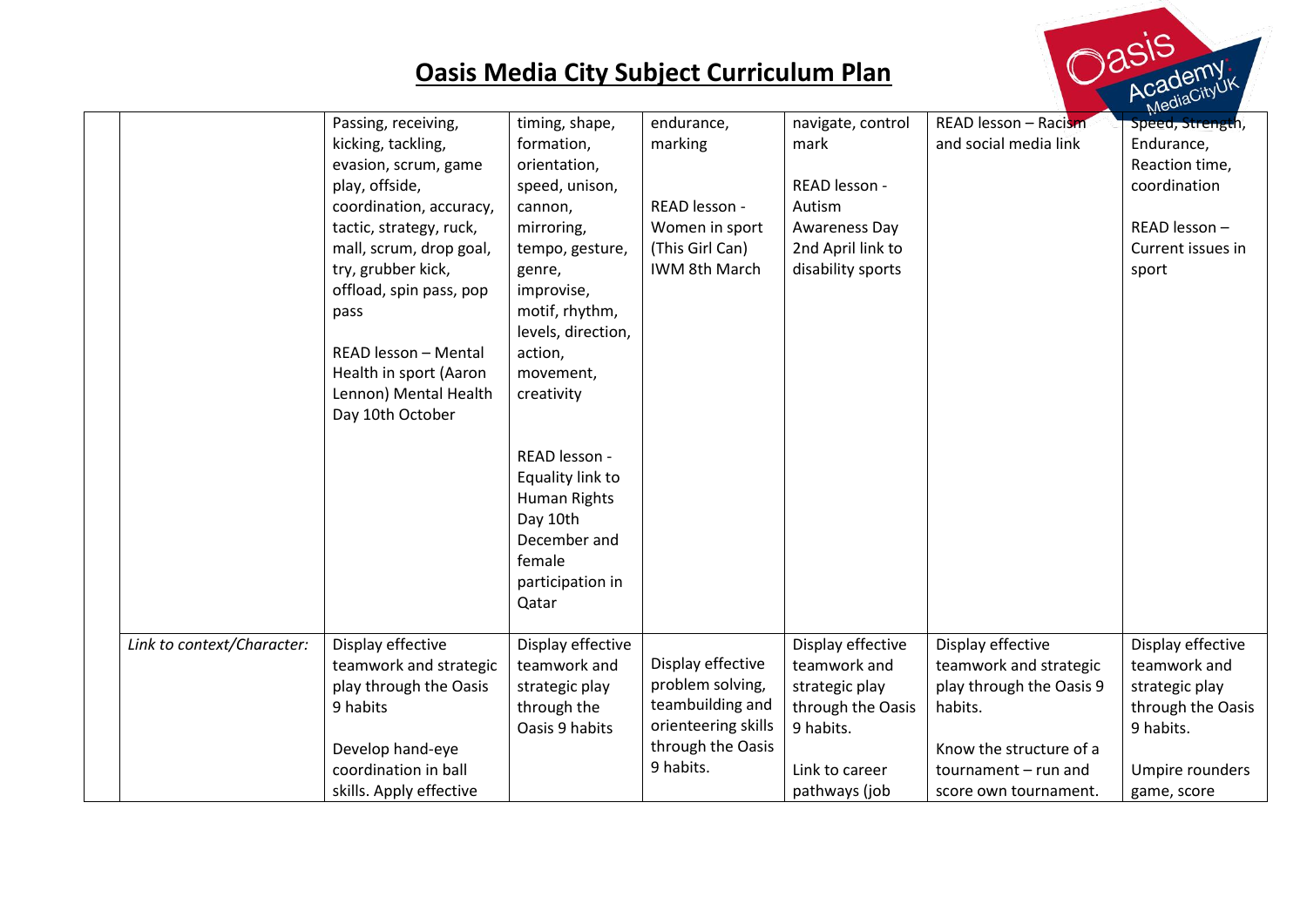

|                  | teamwork &               | Create own        | Link to career     | images on slide -  |                           | $\mu$ <sub>1</sub> $\sim$<br>runs/outs, call no |
|------------------|--------------------------|-------------------|--------------------|--------------------|---------------------------|-------------------------------------------------|
|                  | communication in game    | dance routine -   | pathways (job      | outdoor activity   | Run, score and umpire     | balls.                                          |
|                  | play.                    | pair/group work   | images on slide -  | instructor, sports | own singles and doubles   | Record own                                      |
|                  |                          | Know the          | sports             | therapist)         | tournament.               | athletics results -                             |
|                  | Administer and           | structure of a    | professional       |                    |                           | runs, jumps,                                    |
|                  | complete fitness tests.  | tournament-       | sports coach, PE   |                    | Umpire cricket game,      | throws                                          |
|                  | Develop K&U of the       | run and score     | teacher)           |                    | score runs, call outs     |                                                 |
|                  | short and long term      | own               |                    |                    |                           | Link to career                                  |
|                  | effects of exercise.     | tournament.       |                    |                    | Link to career pathways   | pathways (job                                   |
|                  | Benefits of circuit      |                   |                    |                    | (job images on slide -    | images on slide -                               |
|                  | training. K&U how        | Link to career    |                    |                    | professional athlete,     | professional                                    |
|                  | exercise and diet can    | pathways (job     |                    |                    | coach, official, referee, | athlete, coach,                                 |
|                  | lead to healthy          | images on slide   |                    |                    | umpire, sports            | official, referee,                              |
|                  | lifestyles.              |                   |                    |                    | commentator, sports       | umpire, sports                                  |
|                  |                          | choreographer,    |                    |                    | reporter, sports agent,   | commentator,                                    |
|                  | Link to career pathways  | dance, PE         |                    |                    | sports photographer).     | sports reporter,                                |
|                  | (job images on slide $-$ | teacher)          |                    |                    |                           | sports agent,                                   |
|                  | sports professional,     |                   |                    |                    |                           | sports                                          |
|                  | sports coach, fitness    |                   |                    |                    |                           | photographer)                                   |
|                  | instructor, fitness      |                   |                    |                    |                           |                                                 |
|                  | manager, personal        |                   |                    |                    |                           |                                                 |
|                  | trainer)                 |                   |                    |                    |                           |                                                 |
|                  |                          |                   |                    |                    |                           |                                                 |
| Assessment Type: | AP1 w/c                  | Formative:        | $AP2$ w/c          | Formative:         | Formative: Observation,   | AP3                                             |
|                  | Formative:               | Observation,      | Formative:         | Observation,       | Q&A, knowledge and        | <b>Deadline</b>                                 |
|                  | Observation, Q&A,        | Q&A,              | Observation,       | Q&A, knowledge     | understanding of key      | Formative:                                      |
|                  | knowledge and            | knowledge and     | Q&A.               | and                | vocabulary.               | Observation,                                    |
|                  | understanding of rules.  | understanding     | Demonstration of   | understanding of   | Demonstration of correct  | Q&A, knowledge                                  |
|                  | Demonstration of         | of rules, scoring | correct skills and | rules and scoring. | skills and techniques.    | and                                             |
|                  | correct skills and       | and court         | techniques.        | Demonstration of   |                           | understanding of                                |
|                  | techniques.              | positions.        |                    | correct skills and | Summative:                | rules and scoring.                              |
|                  |                          | Demonstration     | Summative: Full    | techniques.        | Singles/double short      | Demonstration of                                |
|                  |                          |                   | netball game.      |                    |                           |                                                 |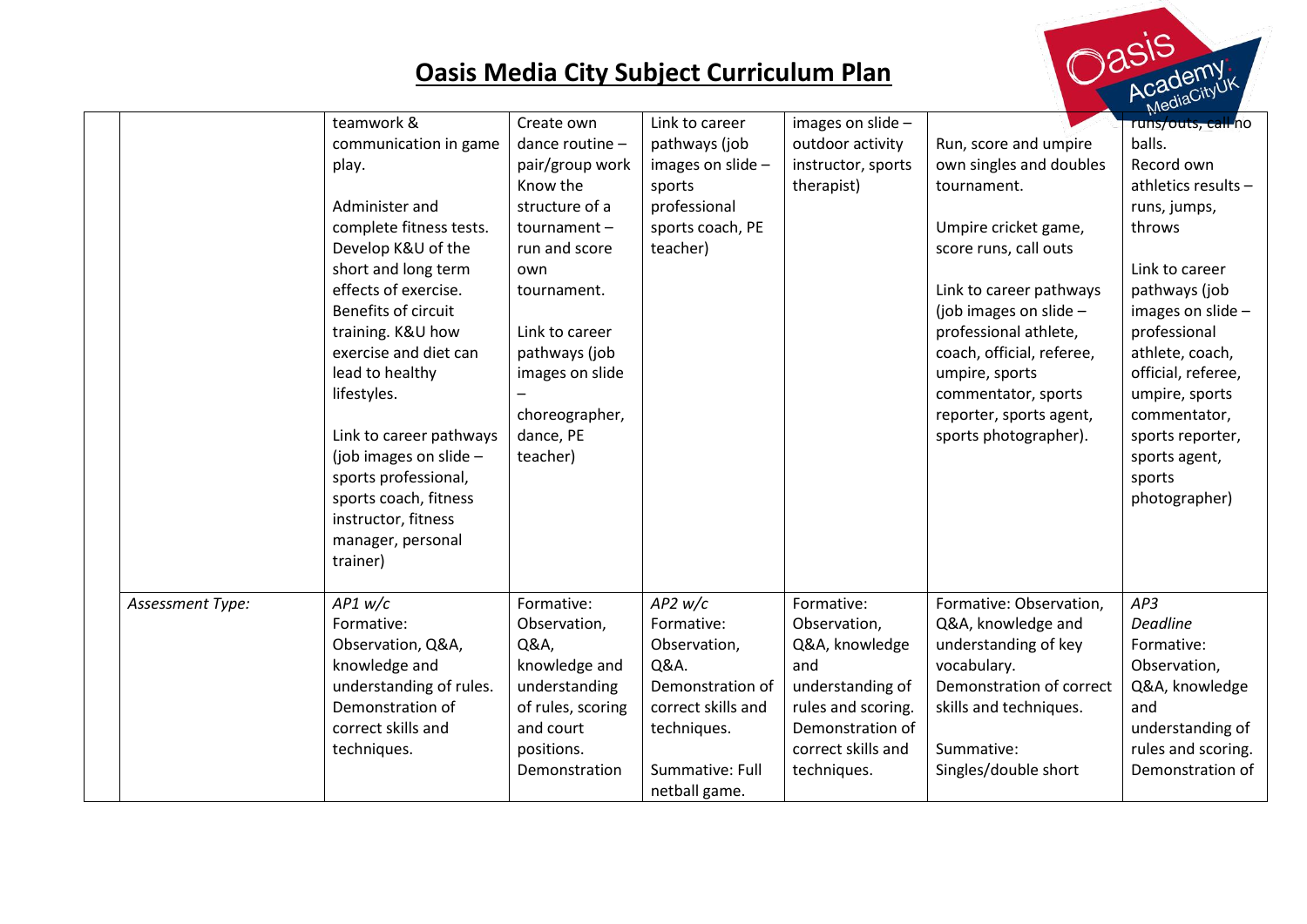

|                  |                    |                          | of correct skills |                   | Summative: Full     | tennis. Paired cricket      | $N_{\rm 1}$        |
|------------------|--------------------|--------------------------|-------------------|-------------------|---------------------|-----------------------------|--------------------|
|                  |                    | Summative: Full rugby    |                   | Gymnastic         |                     |                             | correct skills and |
|                  |                    | game. Fitness progress   | and techniques.   | performances      | basketball game.    | game                        | techniques.        |
|                  |                    | and results from fitness |                   |                   | Orienteering,       |                             | Summative: Full    |
|                  |                    | tests and challenges.    | Summative:.       |                   | problem solving     |                             | rounders game.     |
|                  |                    |                          | Singles and       |                   | and teambuilding    |                             | Athletics results  |
|                  |                    |                          | doubles           |                   | progress from       |                             |                    |
|                  |                    |                          | badminton         |                   | challenges          |                             |                    |
|                  |                    |                          | matches.          |                   |                     |                             |                    |
| $\boldsymbol{9}$ | Topic(s):          | Fitness (in)             | Badminton (in)    | Trampoline (in)   | Outdoor             | Cricket (out)               | Softball (out)     |
|                  |                    | Rugby (out)              | Dance (in)        | Hockey (out)      | Adventurous         | Volleyball (in)             | Athletics (in/out) |
|                  |                    |                          |                   |                   | Activities (out)    |                             |                    |
|                  |                    |                          |                   |                   | Basketball (in)     |                             |                    |
|                  | Key Words(1 p/wk): | muscular endurance,      | Hand-eye          | Flexibility, body | Coordination,       | Coordination, speed,        | Coordination,      |
|                  |                    | cardiovascular           | coordination,     | tension, tuck,    | accuracy, power,    | power, reaction time,       | speed, power,      |
|                  |                    | endurance, muscular      | accuracy,         | pike straddle,    | attack, defend,     | batting, fielding, bowling, | reaction time,     |
|                  |                    | strength, flexibility,   | power,            | twist, seat drop, | double dribble,     | teamwork, timing,           | batting, fielding, |
|                  |                    | body composition,        | backhand,         | swivel hips,      | travel, pivot, lay- | accuracy, tactic, strategy, | bowling,           |
|                  |                    | balance, speed, power,   | forehand,         | somersault,       | up, jump shot,      | communication, ball         | teamwork, timing,  |
|                  |                    | coordination, agility,   | dropshot,         | back/front drop,  | cross over,         | placement, anticipation,    | accuracy, tactic,  |
|                  |                    | reaction time, calories, | smash, V grip,    |                   | contact, outwit,    | outwit, role,               | strategy,          |
|                  |                    | technique, muscle,       | sweet spot,       | Hand eye          | marking.            | responsibility, umpire      | communication,     |
|                  |                    | dumbbell, kettle bell,   | ready position,   | coordination,     |                     |                             | ball placement,    |
|                  |                    | medicine ball, circuit   | court, singles,   | Indian dribble,   | Teamwork,           | Set, volley, dig, serve,    | anticipation,      |
|                  |                    | training, HIIT training, | doubles, racket,  | push pass,        | cooperation,        | spike, rally, block,        | outwit, role,      |
|                  |                    | Interval training,       | shuttlecock,      | reverse stick,    | resilience,         | overhead, court, net,       | responsibility,    |
|                  |                    | Continuous training      | serve, rally,     | control           | problem solving,    | angles, tactics, game       | umpire             |
|                  |                    | heart rate, fatigue,     | in/out            |                   | trust,              | plan,                       |                    |
|                  |                    | repetition, set, lactic  |                   | READ lesson -     | communication,      | officiating/umpiring,       | Accuracy,          |
|                  |                    | acid, rest, recovery     | Choreography,     | Women in sport    | determination,      | captaincy,                  | technique,         |
|                  |                    |                          | dynamics, beat,   | (This Girl Can)   | orienteering,       | adjustments/variations,     | measure, Power,    |
|                  |                    | Passing, receiving,      | timing, shape,    | IWM 8th March     | navigate, control   | anticipation, fitness,      | Speed, Strength,   |
|                  |                    | kicking, tackling,       | formation,        |                   | mark                | court positioning.          | Endurance,         |
|                  |                    |                          | orientation,      |                   |                     |                             |                    |
|                  |                    | evasion, scrum, game     |                   |                   |                     |                             |                    |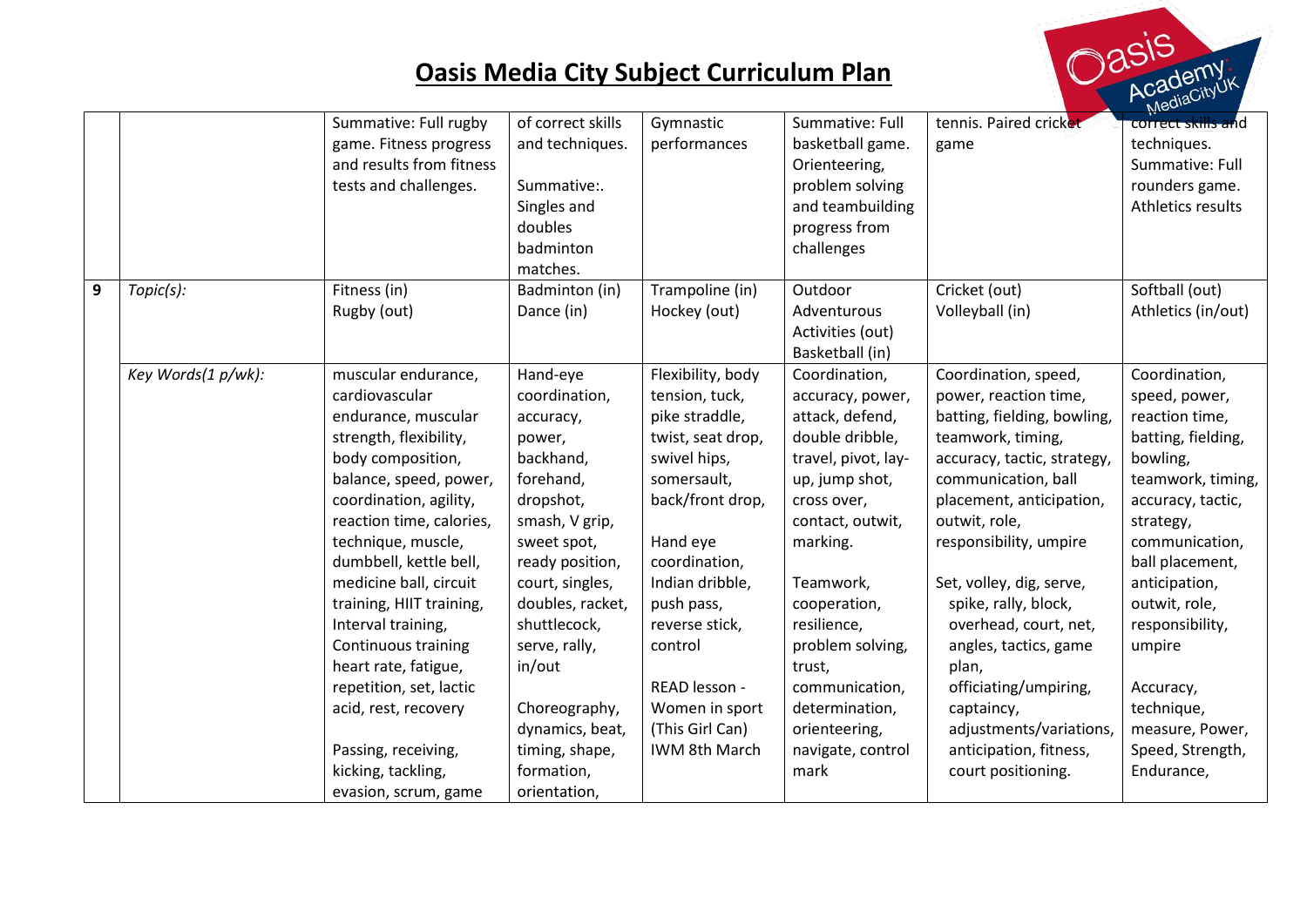

|                            | play, offside,<br>coordination, accuracy,<br>tactic, strategy, ruck,<br>mall, scrum, drop goal,<br>try, grubber kick,<br>offload, spin pass, pop<br>pass<br>READ lesson - Mental<br>Health in sport (Aaron<br>Lennon) Mental Health<br>Day 10th October | speed, unison,<br>cannon,<br>mirroring,<br>tempo, gesture,<br>genre,<br>improvise,<br>motif, rhythm,<br>levels, direction,<br>action,<br>movement,<br>creativity<br>READ lesson -<br>Equality link to<br>Human Rights<br>Day 10th<br>December and<br>female<br>participation in |                                                                                                                                                                         | READ lesson -<br>Autism<br>Awareness Day<br>2nd April link to<br>disability sports                                                                                                                    | READ lesson - Racism<br>and social media link                                                                                                                                                                                        | $\mu$ lex<br><b>Reaction time,</b><br>coordination<br>READ lesson -<br>Current issues in<br>sport                                                                                            |
|----------------------------|---------------------------------------------------------------------------------------------------------------------------------------------------------------------------------------------------------------------------------------------------------|---------------------------------------------------------------------------------------------------------------------------------------------------------------------------------------------------------------------------------------------------------------------------------|-------------------------------------------------------------------------------------------------------------------------------------------------------------------------|-------------------------------------------------------------------------------------------------------------------------------------------------------------------------------------------------------|--------------------------------------------------------------------------------------------------------------------------------------------------------------------------------------------------------------------------------------|----------------------------------------------------------------------------------------------------------------------------------------------------------------------------------------------|
| Link to context/Character: | Display effective<br>teamwork and strategic<br>play through the Oasis<br>9 habits.<br>Develop hand-eye<br>coordination in ball<br>skills. Apply effective<br>teamwork &<br>communication in game<br>play.                                               | Qatar<br>Display effective<br>teamwork and<br>strategic play<br>through the<br>Oasis 9 habits.<br>Create own<br>dance routine -<br>pair/group work<br>Know the<br>structure of a<br>tournament-                                                                                 | Display effective<br>teamwork and<br>strategic play<br>through the Oasis<br>9 habits.<br>Link to career<br>pathways (job<br>images on slide -<br>sports<br>professional | Display effective<br>teamwork and<br>strategic play<br>through the Oasis<br>9 habits.<br>Link to career<br>pathways (job<br>images on slide -<br>outdoor activity<br>instructor, sports<br>therapist) | Run, score and umpire<br>own singles and doubles<br>tournament.<br>Umpire cricket game,<br>score runs, call outs.<br>Umpire volleyball game,<br>run and score own<br>tournament<br>Link to career pathways<br>(job images on slide - | Display effective<br>teamwork and<br>strategic play<br>through the Oasis<br>9 habits.<br>Umpire rounders<br>game, score<br>runs/outs, call no<br>balls.<br>Record own<br>athletics results - |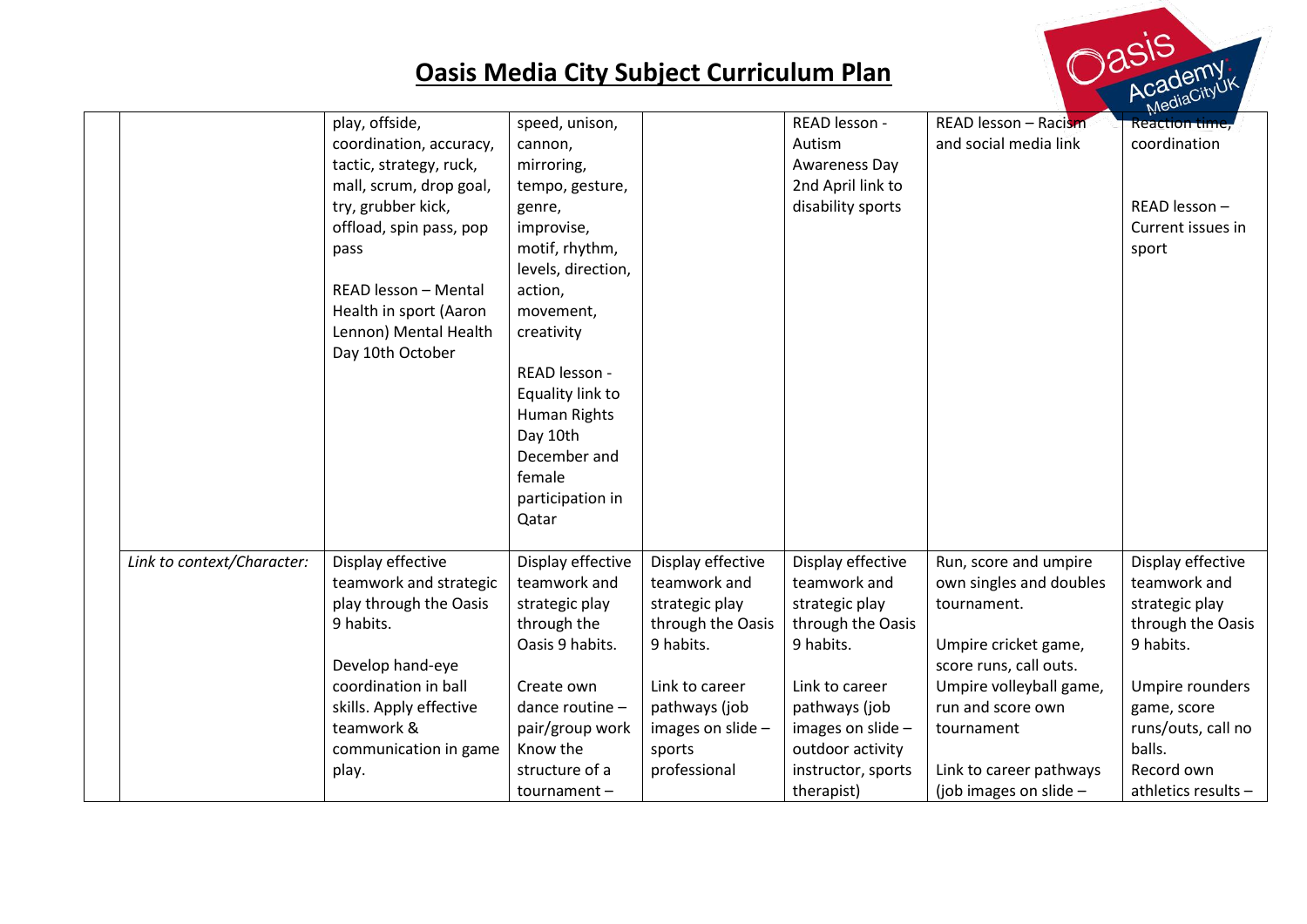

|                  |                          |                   |                    |                    |                           | $M_{\rm K}$        |
|------------------|--------------------------|-------------------|--------------------|--------------------|---------------------------|--------------------|
|                  | Administer and           | run and score     | sports coach, PE   |                    | sports professional       | runs, jumps,       |
|                  | complete fitness tests.  | own               | teacher)           |                    | sports coach, PE teacher) | throws             |
|                  | Develop K&U of the       | tournament.       |                    |                    |                           |                    |
|                  | short and long term      |                   |                    |                    |                           | Link to career     |
|                  | effects of exercise.     | Link to career    |                    |                    |                           | pathways (job      |
|                  | Benefits of circuit      | pathways (job     |                    |                    |                           | images on slide -  |
|                  | training. K&U how        | images on slide   |                    |                    |                           | sports             |
|                  | exercise and diet can    |                   |                    |                    |                           | professional       |
|                  | lead to healthy          | choreographer,    |                    |                    |                           | sports coach, PE   |
|                  | lifestyles.              | dance, PE         |                    |                    |                           | teacher)           |
|                  |                          | teacher)          |                    |                    |                           |                    |
|                  | Link to career pathways  |                   |                    |                    |                           |                    |
|                  | (job images on slide $-$ |                   |                    |                    |                           |                    |
|                  | sports professional,     |                   |                    |                    |                           |                    |
|                  | sports therapist)        |                   |                    |                    |                           |                    |
| Assessment Type: | AP1 w/c                  | Formative:        | $AP2$ w/c          | Formative:         | Formative: Observation,   | AP3                |
|                  | Formative:               | Observation,      | Formative:         | Observation,       | Q&A, knowledge and        | <b>Deadline</b>    |
|                  | Observation, Q&A,        | Q&A,              | Observation,       | Q&A, knowledge     | understanding of key      | Formative:         |
|                  | knowledge and            | knowledge and     | Q&A.               | and                | vocabulary.               | Observation,       |
|                  | understanding of rules.  | understanding     | Demonstration of   | understanding of   | Demonstration of correct  | Q&A, knowledge     |
|                  | Demonstration of         | of rules, scoring | correct skills and | rules and scoring. | skills and techniques.    | and                |
|                  | correct skills and       | and court         | techniques.        | Demonstration of   |                           | understanding of   |
|                  | techniques.              | positions.        |                    | correct skills and | Summative:                | rules and scoring. |
|                  |                          | Demonstration     | Summative: Full    | techniques.        | Singles/double short      | Demonstration of   |
|                  | Summative: Full tag      | of correct skills | hockey game.       |                    | tennis. Full volleyball   | correct skills and |
|                  | rugby game. Fitness      | and techniques.   | Create a 10        | Summative: Full    | game.                     | techniques.        |
|                  | progress and results     |                   | bounce             | basketball game.   |                           |                    |
|                  | from fitness tests and   | Summative:.       | trampoline         | Orienteering,      |                           | Summative: Full    |
|                  | challenges.              | Singles and       | routine            | problem solving    |                           | rounders game.     |
|                  |                          | doubles           |                    | and teambuilding   |                           | Athletics results  |
|                  |                          | badminton         |                    | progress from      |                           |                    |
|                  |                          | matches.          |                    | challenges         |                           |                    |
|                  |                          |                   |                    |                    |                           |                    |
|                  |                          |                   |                    |                    |                           |                    |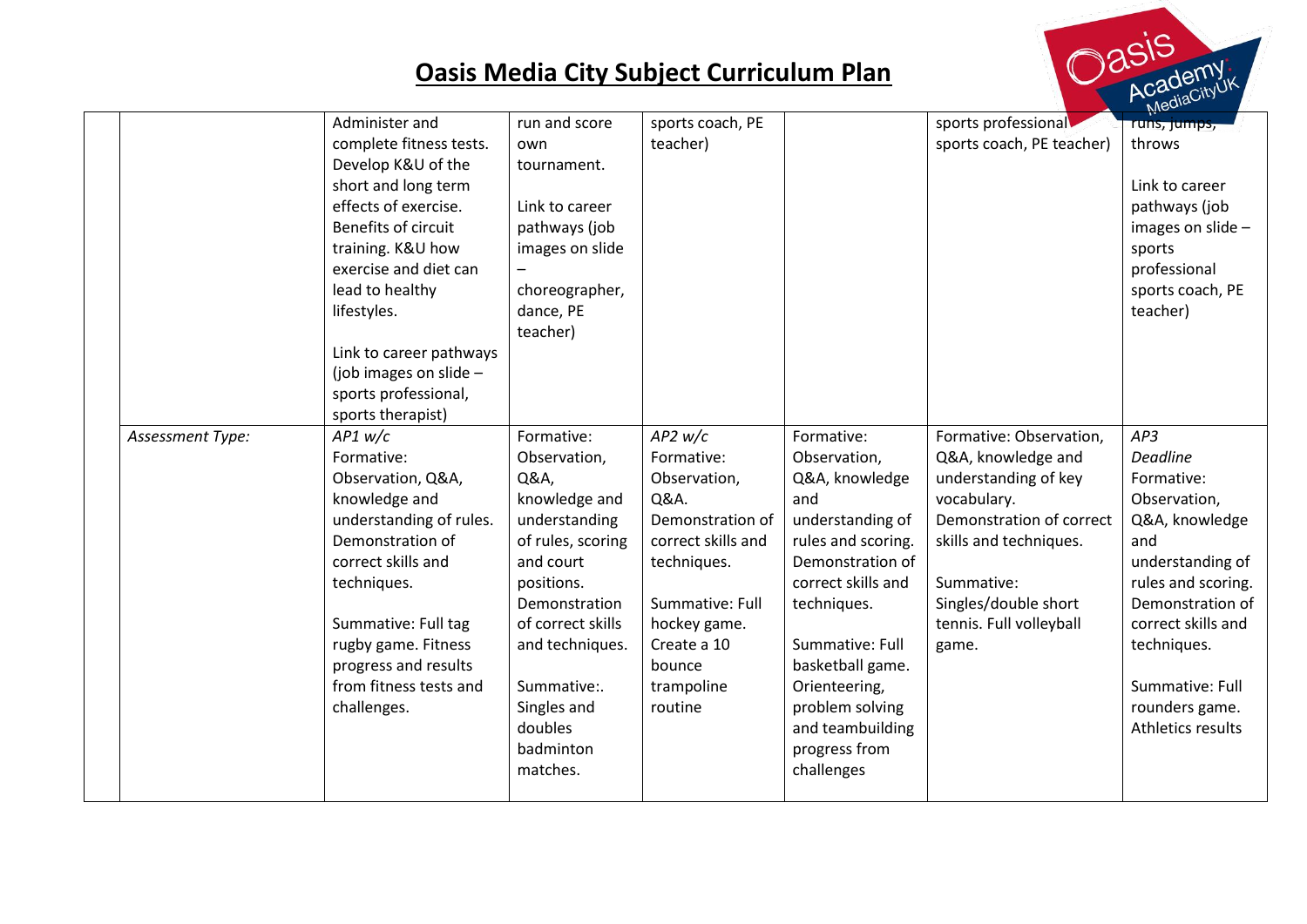

|    |                    |                                 |                      |                      |                      |                                 | $M$ eur-              |
|----|--------------------|---------------------------------|----------------------|----------------------|----------------------|---------------------------------|-----------------------|
| 10 | Topic(s):          | <b>Sport Studies Practical:</b> | <b>Sport Studies</b> | <b>Sport Studies</b> | <b>Sport Studies</b> | <b>Sport Studies Practical:</b> | <b>Sport Studies</b>  |
|    |                    | $LBA - Rugby$                   | Practical:           | Practical:           | Practical:           | LBA - Cricket                   | Practical:            |
|    |                    | $TDE - Rugby$                   | LBA - Hockey         | LBA - Fitness        | $LBA - OAA$          | TDE - Cricket                   | LBA - Rounders        |
|    |                    | VBE - Rugby                     | TDE - Hockey         | $TDE - Fitness$      | $TDE - OAA$          | VBE - Cricket                   | TDE - Rounders        |
|    |                    |                                 | VBE - Hockey         | <b>VBE - Fitness</b> | VBE - OAA            |                                 | <b>VBE - Rounders</b> |
|    |                    |                                 |                      |                      |                      | Core PE:                        |                       |
|    |                    | Core PE:                        | Core PE:             | Core PE:             | Core PE:             | LBA - Badminton                 | Core PE:              |
|    |                    | LBA - Badminton                 | LBA - Volleyball     | LBA - Netball        | LBA - Hockey         | <b>VBE - Trampolining</b>       | LBA - Rounders        |
|    |                    | VBE - Handball                  | VBE -                | $VBE -$              | VBE - Fitness        | JTU - Softball                  | <b>VBE - Rounders</b> |
|    |                    | $JTU - Rugby$                   | JTU - Hockey         | JTU - Basketball     | <b>Circuits</b>      | TDE - Cricket                   | $JTU - Rugby$         |
|    |                    | $TDE - Table-$                  | Trampolining         | TDE - Fitness        | $JTU - Rugby$        |                                 | TDE - Cricket         |
|    |                    | tennis/Rugby                    | TDE - Football       | circuits (dance      | TDE - Football       | Unit 2 - Lifestyle factors,     |                       |
|    |                    |                                 |                      | studio)              |                      | Activity levels, Diet, Rest     | Unit 2: Health        |
|    |                    | Unit 1: Body systems.           | Unit 1: Health       |                      | Unit 1: Exam         | & recovery, Other factors       | related fitness       |
|    |                    | Effects of health &             | and skill related    | Unit 1: Exam         | Revision (March)     |                                 | tests, Skill related  |
|    |                    | fitness on the body,            | components,          | Revision             | Extended Q           |                                 | fitness tests,        |
|    |                    | energy systems, effects         | Principles of        | Body Systems,        | practice             |                                 | Using data to         |
|    |                    | of exercise on the body         | training $-$         | short & long term    |                      |                                 | analyse fitness       |
|    |                    |                                 | SPORT,               | effects of           |                      |                                 |                       |
|    |                    |                                 | principles of        | exercise, energy     |                      |                                 |                       |
|    |                    |                                 | <b>FITT</b>          | systems, Health      |                      |                                 |                       |
|    |                    |                                 |                      | and skill related    |                      |                                 |                       |
|    |                    |                                 |                      | components,          |                      |                                 |                       |
|    |                    |                                 |                      | principles of        |                      |                                 |                       |
|    |                    |                                 |                      | training FITT &      |                      |                                 |                       |
|    |                    |                                 |                      | <b>SPORT</b>         |                      |                                 |                       |
|    |                    |                                 |                      |                      |                      |                                 |                       |
|    |                    |                                 |                      |                      |                      |                                 |                       |
|    | Key Words(1 p/wk): | Skeletal, Muscular,             | Health, Fitness,     | Skeletal,            | Health, Fitness,     | Sedentary lifestyle, rest,      | Cardiovascular        |
|    |                    | Respiratory,                    | Muscular             | Muscular,            | Muscular             | recovery, sleep,                | endurance (bleep      |
|    |                    | Cardiovascular, Energy          | endurance,           | Respiratory,         | endurance,           | physical/social/mental          | test) Muscular        |
|    |                    | system, Aerobic,                | Muscular             | Cardiovascular,      | Muscular             | wellbeing, activity levels      | endurance (press-     |
|    |                    | Anaerobic,                      | strength, Body       | Energy system,       | strength, Body       |                                 | ups, sit-ups)         |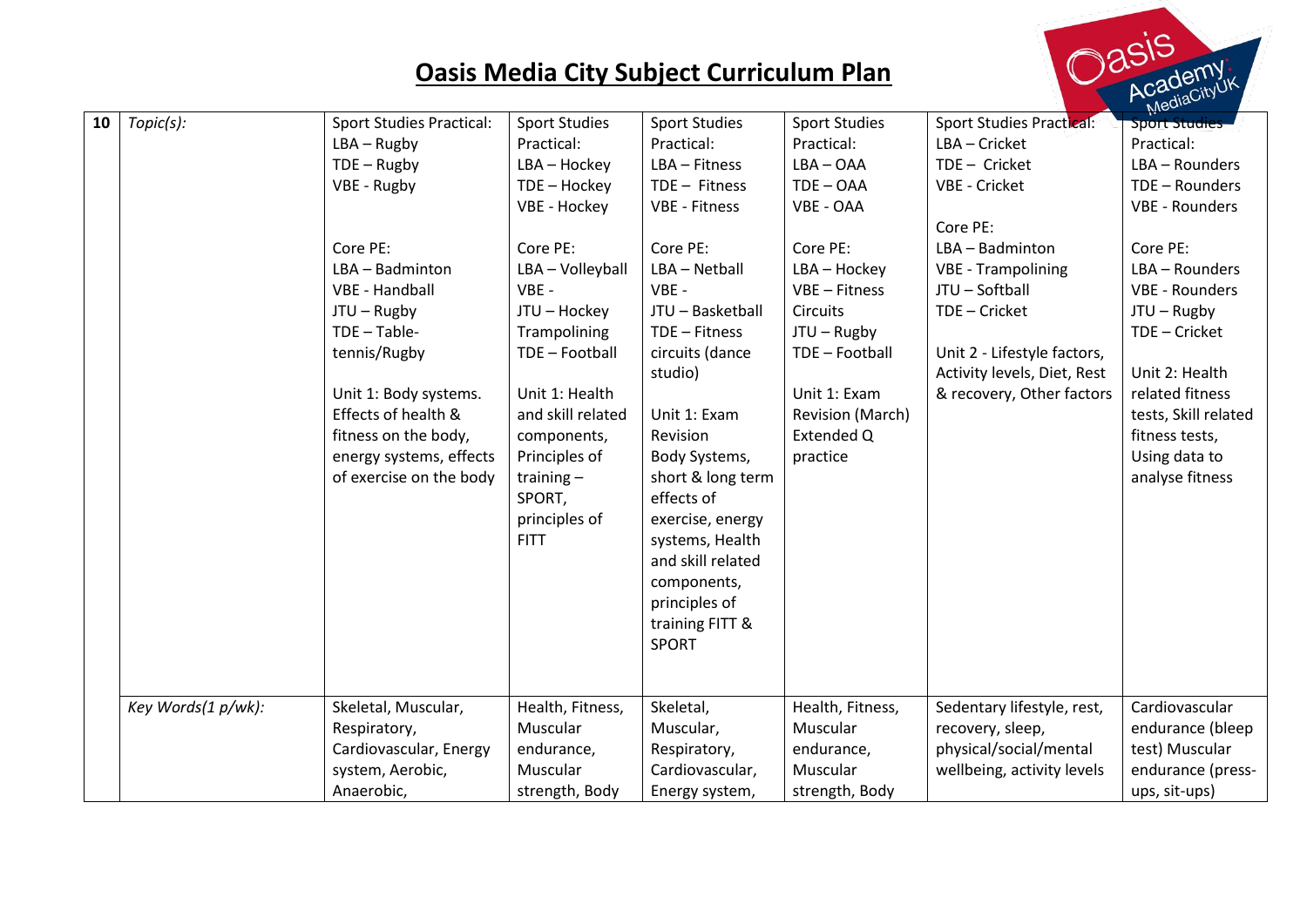

|                            | Breathing rate, Heart<br>rate, stroke volume and<br>cardiac output, Blood<br>pressure, Body<br>temperature, Hydration<br>levels, Muscle fatigue,<br>Delayed onset of<br>muscular soreness<br>(DOMS), endomorph,<br>ectomorph,<br>mesomorph | composition,<br>Flexibility,<br>Cardiovascular<br>endurance,<br>Agility,<br>Coordination,<br>Reaction time,<br>Power, Balance,<br>Speed<br>Specificity,<br>Progression,<br>Overload,<br>Reversibility, | Aerobic,<br>Anaerobic,<br>Breathing rate,<br>Heart rate, stroke<br>volume and<br>cardiac output,<br>Blood pressure,<br>Body<br>temperature,<br>Hydration levels,<br>Muscle fatigue,<br>Delayed onset of<br>muscular | composition,<br>Flexibility,<br>Cardiovascular<br>endurance,<br>Agility,<br>Coordination,<br>Reaction time,<br>Power, Balance,<br>Speed<br>Specificity,<br>Progression,<br>Overload,<br>Reversibility,      | Eatwell guidelines,<br>Carbohydrates, Protein,<br>Fats, Fibre, Vitamins,<br>Minerals, Water<br>Stress, smoking, alcohol,<br>Performance enhancing<br>drugs, recreational drugs | $M_{\rm K}$<br><b>Muscular strength</b><br>(dynamometer)<br>Flexibility (sit and<br>reach) Body<br><b>Composition (BMI</b><br>index, skinfold<br>callipers) Agility<br>(Illinois run)<br><b>Balance (stork</b><br>stand) Power<br>(standing broad<br>jump) Speed (30m<br>sprint) Reaction<br>time (ruler drop) |
|----------------------------|--------------------------------------------------------------------------------------------------------------------------------------------------------------------------------------------------------------------------------------------|--------------------------------------------------------------------------------------------------------------------------------------------------------------------------------------------------------|---------------------------------------------------------------------------------------------------------------------------------------------------------------------------------------------------------------------|-------------------------------------------------------------------------------------------------------------------------------------------------------------------------------------------------------------|--------------------------------------------------------------------------------------------------------------------------------------------------------------------------------|----------------------------------------------------------------------------------------------------------------------------------------------------------------------------------------------------------------------------------------------------------------------------------------------------------------|
|                            |                                                                                                                                                                                                                                            | Tedium.<br>Frequency,<br>Intensity, Type,<br>Time                                                                                                                                                      | soreness (DOMS),<br>endomorph,<br>ectomorph,<br>mesomorph                                                                                                                                                           | Tedium.<br>Frequency,<br>Intensity, Type,<br>Time                                                                                                                                                           |                                                                                                                                                                                | Coordination<br>(wall toss).<br>Normative data                                                                                                                                                                                                                                                                 |
| Link to context/Character: | Unit 1 LO1: Body<br>Systems<br>LO2: Understand the<br>effects of health and<br>fitness activities on the<br>body                                                                                                                           | Unit 1 LO3:<br>Understand the<br>components of<br>health and<br>fitness                                                                                                                                | Unit 1 LO4:<br>Understand the<br>principles of<br>training<br>Exam preparation<br>Unit 1 Exam<br>preparation<br>LO1: Body<br>Systems<br>LO2: Understand<br>the effects of<br>health and fitness                     | Unit 1 Exam<br>preparation<br>LO1: Body<br>Systems<br>LO2: Understand<br>the effects of<br>health and fitness<br>activities on the<br>body<br>LO3: Understand<br>the components<br>of health and<br>fitness | Unit 2 LO1: Understand<br>the impact of lifestyle on<br>health and fitness                                                                                                     | Unit 2 LO2:<br>Understand how<br>to test and<br>develop<br>components of<br>fitness                                                                                                                                                                                                                            |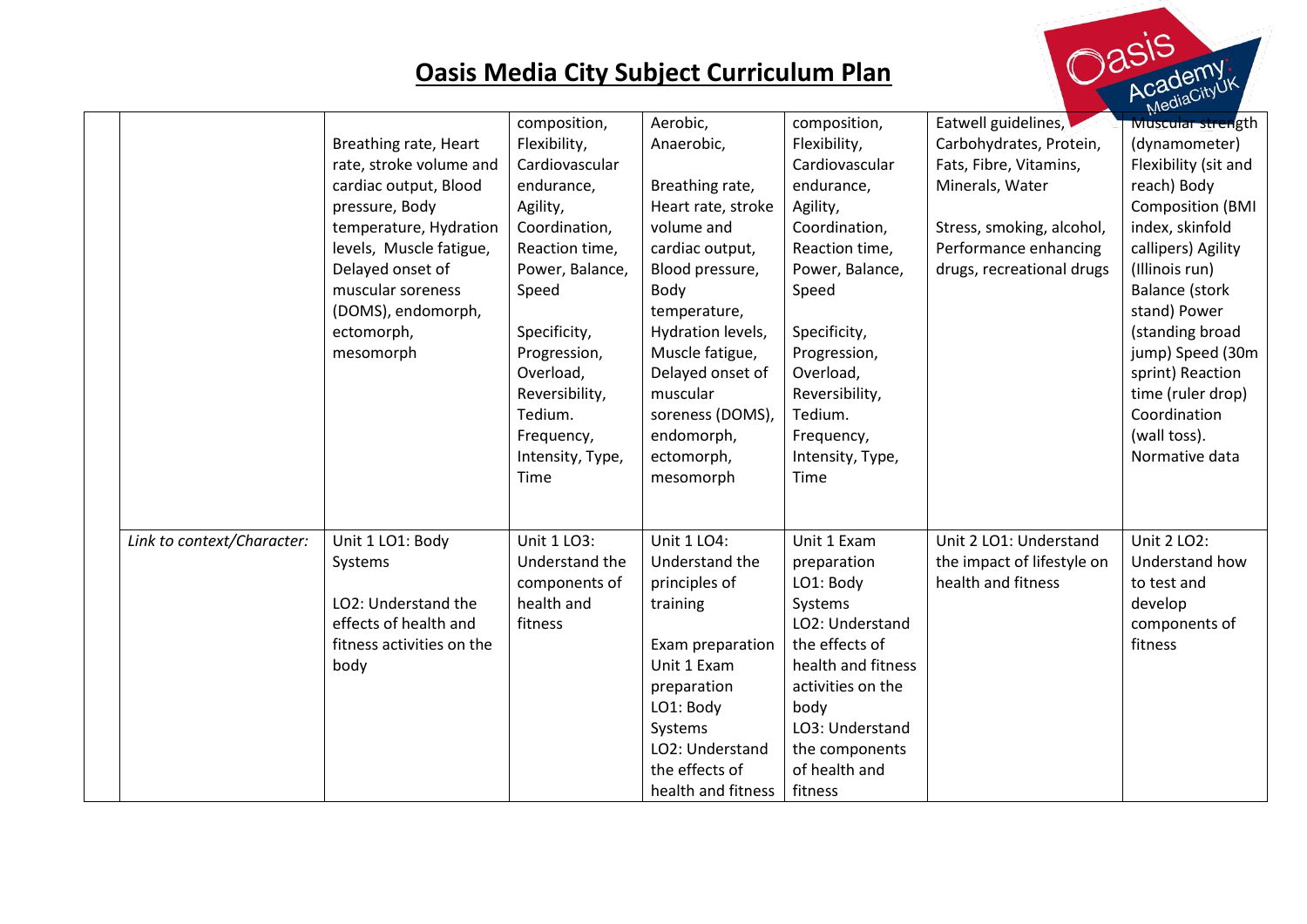

|    |                  |                                                                                                                                |                                                                                                           | activities on the<br>body<br>LO3: Understand<br>the components<br>of health and<br>fitness<br>LO4: Understand<br>the principles of<br>training | LO4: Understand<br>the principles of<br>training                                                                                 |                                      | N <sub>1</sub>                                                                   |
|----|------------------|--------------------------------------------------------------------------------------------------------------------------------|-----------------------------------------------------------------------------------------------------------|------------------------------------------------------------------------------------------------------------------------------------------------|----------------------------------------------------------------------------------------------------------------------------------|--------------------------------------|----------------------------------------------------------------------------------|
|    | Assessment Type: | AP1 $w/c$ 6 <sup>th</sup> Oct<br>Q&A, knowledge tests,<br>growth tasks, end of<br>unit test, past exam Qs<br>(weekly homework) | Q&A,<br>knowledge<br>tests, growth<br>tasks, end of<br>unit test, past<br>exam Qs<br>(weekly<br>homework) | AP2 $w/c$ 10 <sup>th</sup> Feb<br>Q&A, knowledge<br>tests, end of unit<br>test, exam<br>revision, past<br>paper questions                      | Q&A, knowledge<br>tests, end of unit<br>tests, exam<br>revision, past<br>paper questions.<br><b>VCERT Unit 1</b><br>Exam (March) | Q&A, observation,<br>knowledge tests | AP3<br>Deadline 15 <sup>th</sup> July<br>Q&A,<br>observation,<br>knowledge tests |
| 11 | Topic(s):        | Core PE                                                                                                                        | Core PE                                                                                                   | Core PE                                                                                                                                        | Core PE                                                                                                                          | Core PE                              |                                                                                  |
|    |                  | VBE - Badminton                                                                                                                | LBA - Volleyball                                                                                          | VBE - Fitness                                                                                                                                  | $VBE - OAA$                                                                                                                      | VBE - Cricket                        |                                                                                  |
|    |                  | LBA - Table tennis                                                                                                             | <b>VBE - Football</b>                                                                                     | circuits (dance                                                                                                                                | LBA - Badminton                                                                                                                  | LBA - Rounders                       |                                                                                  |
|    |                  | JTU - Rugby                                                                                                                    | $JTU -$<br>Trampolining                                                                                   | studio)<br>LBA - Hockey                                                                                                                        | JTU - Football                                                                                                                   | JTU - Softball                       |                                                                                  |
|    |                  | <b>Sport Studies Practical</b>                                                                                                 |                                                                                                           | JTU - Basketball                                                                                                                               | <b>Sport Studies</b>                                                                                                             | <b>Sport Studies Practical</b>       |                                                                                  |
|    |                  | $LBA - Rugby$                                                                                                                  | <b>Sport Studies</b>                                                                                      |                                                                                                                                                | Practical                                                                                                                        | $LBA -$                              |                                                                                  |
|    |                  | JTU - Rugby                                                                                                                    | Practical                                                                                                 | <b>Sport Studies</b>                                                                                                                           | $LBA -$                                                                                                                          | JTU -                                |                                                                                  |
|    |                  |                                                                                                                                | $LBA -$                                                                                                   | Practical                                                                                                                                      | JTU -                                                                                                                            |                                      |                                                                                  |
|    |                  | Exam preparation                                                                                                               | JTU -                                                                                                     | $LBA -$                                                                                                                                        |                                                                                                                                  |                                      |                                                                                  |
|    |                  | Unit 1 Exam                                                                                                                    |                                                                                                           | JTU -                                                                                                                                          |                                                                                                                                  | Coursework 2 <sup>nd</sup>           |                                                                                  |
|    |                  | preparation                                                                                                                    | Exam                                                                                                      |                                                                                                                                                | External                                                                                                                         | submission by June 2022              |                                                                                  |
|    |                  | LO1: Body Systems                                                                                                              | preparation                                                                                               |                                                                                                                                                | Assessment                                                                                                                       |                                      |                                                                                  |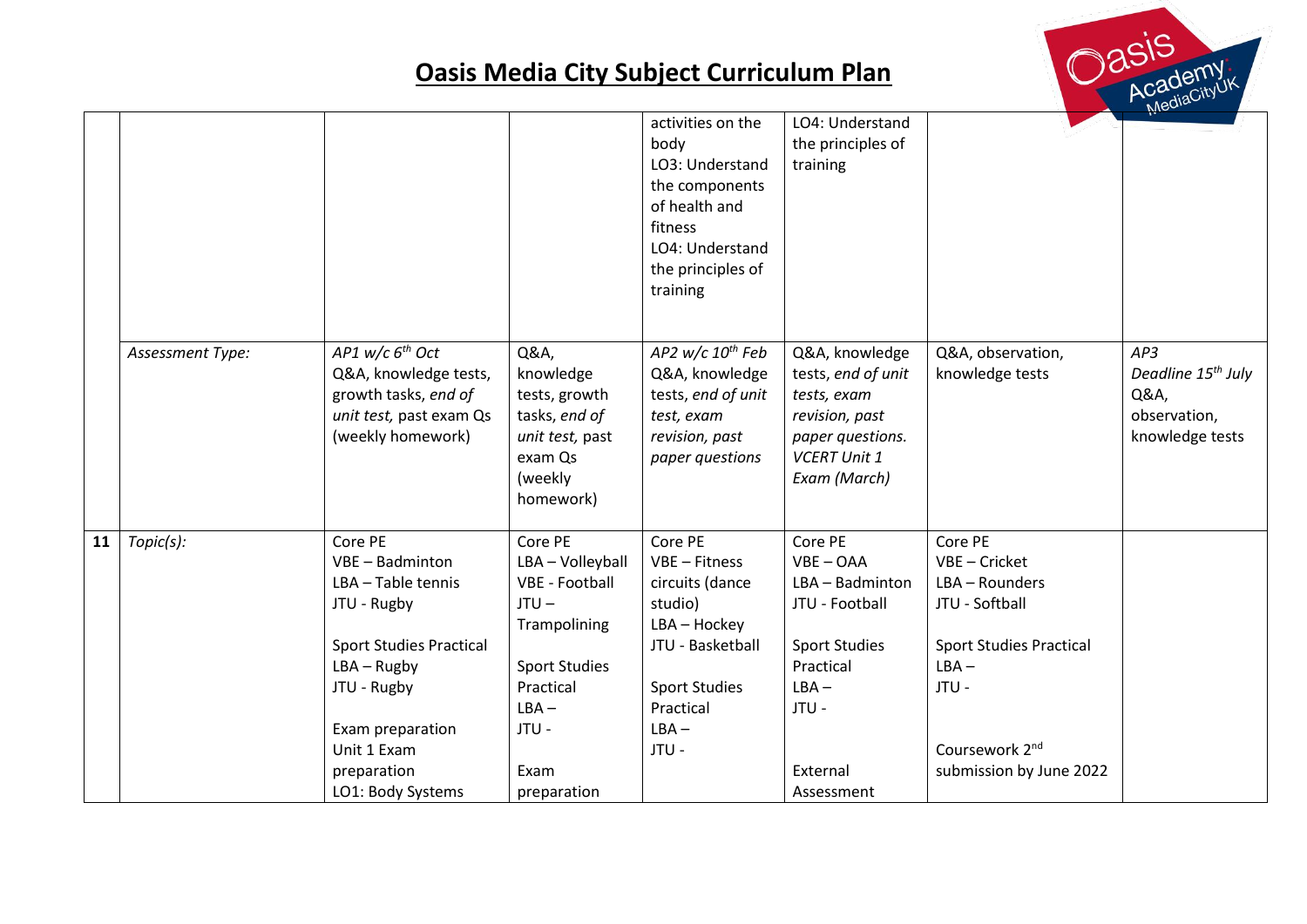

| LO2: Understand the       | Unit 1 Exam       | Unit 2: Internal | examination resit | $M_{\odot}$ |
|---------------------------|-------------------|------------------|-------------------|-------------|
| effects of health and     | LO3:              |                  | & coursework      |             |
|                           |                   | Synoptic Project |                   |             |
| fitness activities on the | Understand the    | (Jan)            | submission        |             |
| body                      | components of     |                  | (March)           |             |
|                           | health and        |                  |                   |             |
|                           | fitness           |                  |                   |             |
|                           | LO4:              |                  |                   |             |
|                           | Understand the    |                  |                   |             |
|                           | principles of     |                  |                   |             |
|                           | training          |                  |                   |             |
|                           |                   |                  |                   |             |
|                           | External          |                  |                   |             |
|                           | Assessment        |                  |                   |             |
|                           | examination       |                  |                   |             |
|                           | (Nov)             |                  |                   |             |
|                           |                   |                  |                   |             |
|                           | Unit 2: Internal  |                  |                   |             |
|                           | Synoptic Project  |                  |                   |             |
|                           | preparation       |                  |                   |             |
|                           | (Dec)             |                  |                   |             |
|                           | Unit 2 Health &   |                  |                   |             |
|                           | Fitness analysis  |                  |                   |             |
|                           | tools, Goal       |                  |                   |             |
|                           | setting,          |                  |                   |             |
|                           | Structure of a    |                  |                   |             |
|                           | fitness           |                  |                   |             |
|                           | programme,        |                  |                   |             |
|                           | Structure of a    |                  |                   |             |
|                           | session card      |                  |                   |             |
|                           | Importance of a   |                  |                   |             |
|                           | warm up & cool    |                  |                   |             |
|                           | down, Health &    |                  |                   |             |
|                           |                   |                  |                   |             |
|                           | safety of fitness |                  |                   |             |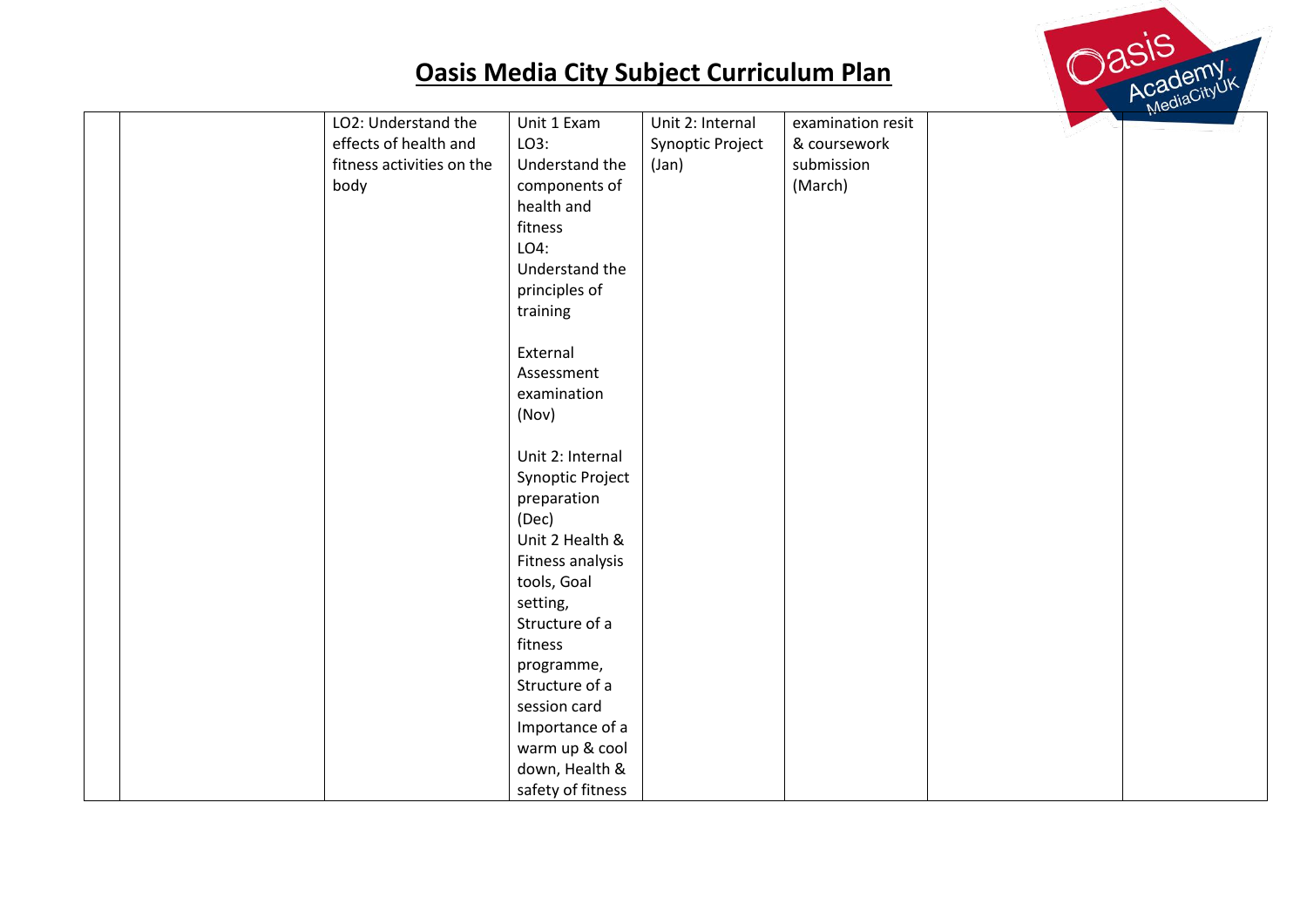

| Key Words(1 p/wk):         | Skeletal, Muscular,     | Health, Fitness, | PAR-Q, Lifestyle         | <b>Health &amp; Fitness</b> |                            |  |
|----------------------------|-------------------------|------------------|--------------------------|-----------------------------|----------------------------|--|
|                            | Respiratory,            | Muscular         | questionnaire,           | Programme,                  |                            |  |
|                            | Cardiovascular, Energy  | endurance,       | food diary, client       | Warm up, Cool               |                            |  |
|                            | system, Aerobic,        | Muscular         | progress review,         | down, 30m Sprint            |                            |  |
|                            | Anaerobic,              | strength, Body   | <b>SMART Goals, risk</b> | test, Hand grip             |                            |  |
|                            |                         | composition,     | assessment,              | dynamometer                 |                            |  |
|                            | Breathing rate, Heart   | Flexibility,     | warm up, cool            | test, normative             |                            |  |
|                            | rate, stroke volume and | Cardiovascular   | down, lactic acid        | data, re-test,              |                            |  |
|                            | cardiac output, Blood   | endurance,       | Muscular                 | assess, analyse,            |                            |  |
|                            | pressure, Body          | Agility,         | strength, Speed,         | conclusion,                 |                            |  |
|                            | temperature, Hydration  | Coordination,    | Progression,             | evaluate                    |                            |  |
|                            | levels, Muscle fatigue, | Reaction time,   | Specificity,             |                             |                            |  |
|                            | Delayed onset of        | Power, Balance,  | Frequency,               |                             |                            |  |
|                            | muscular soreness       | Speed            | Intensity, Time,         |                             |                            |  |
|                            | (DOMS), endomorph,      |                  | Type,                    |                             |                            |  |
|                            | ectomorph,              | Specificity,     | PAR-Q, Lifestyle         |                             |                            |  |
|                            | mesomorph               | Progression,     | questionnaire,           |                             |                            |  |
|                            |                         | Overload,        | client progress          |                             |                            |  |
|                            |                         | Reversibility,   | review, SMART            |                             |                            |  |
|                            |                         | Tedium.          | Goals, Weight            |                             |                            |  |
|                            |                         | Frequency,       | training, Circuit        |                             |                            |  |
|                            |                         | Intensity, Type, | training, Interval       |                             |                            |  |
|                            |                         | Time             | training, Hollow         |                             |                            |  |
|                            |                         |                  | sprints,                 |                             |                            |  |
|                            |                         |                  | Acceleration             |                             |                            |  |
|                            |                         |                  | sprints                  |                             |                            |  |
| Link to context/Character: | Exam preparation        | Exam             | Unit 2: Internal         | External                    | Coursework 2 <sup>nd</sup> |  |
|                            | Unit 1 Exam             | preparation      | Synoptic Project.        | Assessment                  | submission (May)           |  |
|                            | preparation             | Unit 1 Exam      |                          | examination resit           |                            |  |
|                            | LO1: Body Systems       | LO3:             | Tasks 1-5                |                             |                            |  |
|                            | LO2: Understand the     | Understand the   |                          | Coursework 1st              |                            |  |
|                            | effects of health and   | components of    |                          | submission (April)          |                            |  |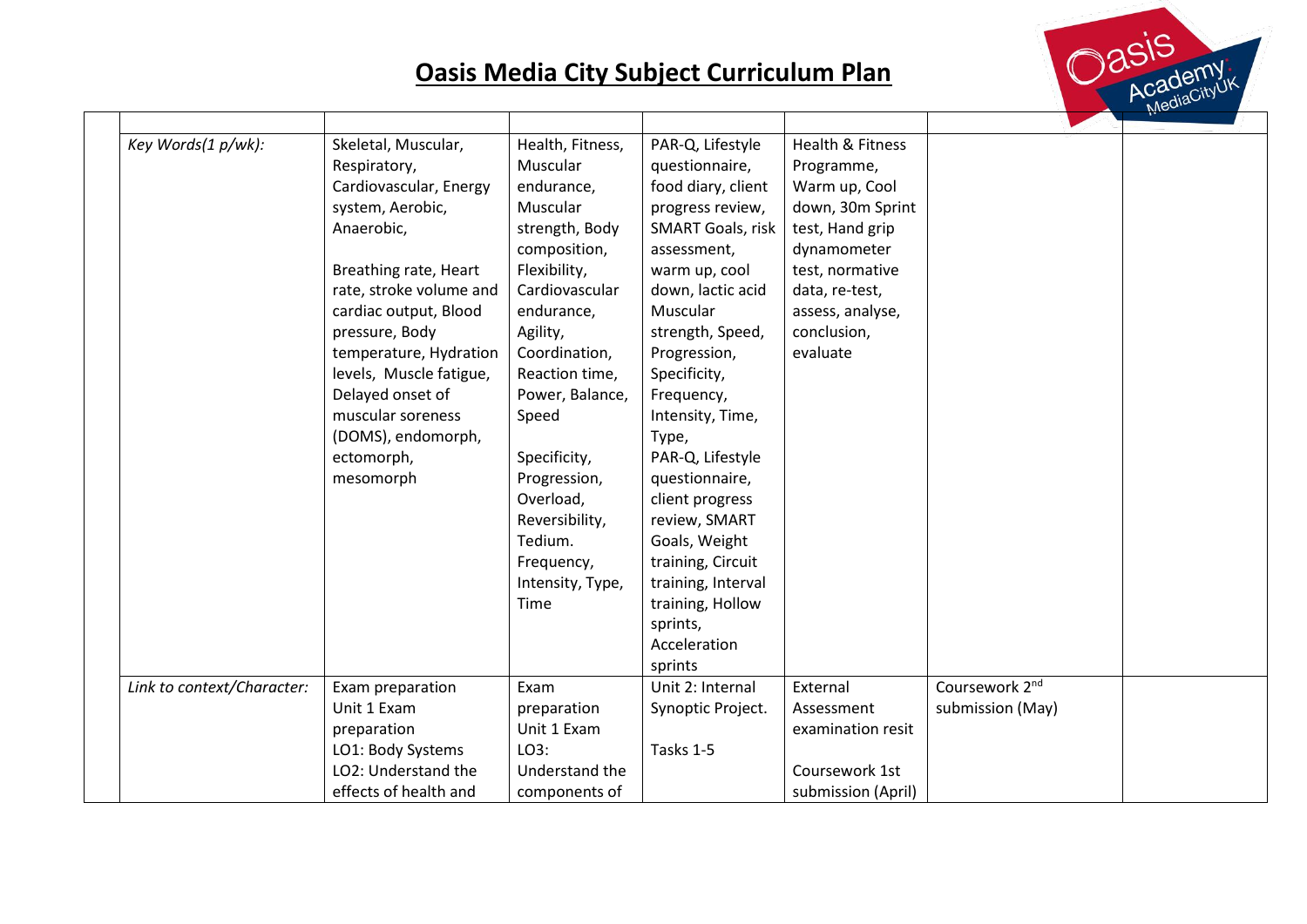

|                  |                           | health and         | <b>External Exam</b>     |                  |                            | $M_{\odot}$ |
|------------------|---------------------------|--------------------|--------------------------|------------------|----------------------------|-------------|
|                  | fitness activities on the |                    |                          |                  |                            |             |
|                  | body                      | fitness            | results (Jan 2022)       |                  |                            |             |
|                  |                           | LO4:               |                          |                  |                            |             |
|                  |                           | Understand the     |                          |                  |                            |             |
|                  |                           | principles of      |                          |                  |                            |             |
|                  |                           | training           |                          |                  |                            |             |
|                  |                           |                    |                          |                  |                            |             |
|                  |                           | External           |                          |                  |                            |             |
|                  |                           | Assessment         |                          |                  |                            |             |
|                  |                           | examination        |                          |                  |                            |             |
|                  |                           |                    |                          |                  |                            |             |
|                  |                           | (Nov)              |                          |                  |                            |             |
|                  |                           |                    |                          |                  |                            |             |
| Assessment Type: | $AP1$ w/c                 | AP2 Nov PPE        | <b>Internal Synoptic</b> | AP3 March PPE    | Final forecast             |             |
|                  |                           | Deadline           | Project -                | Deadline         | May                        |             |
|                  | Q&A, knowledge tests,     | <b>VCERT Resit</b> | coursework               |                  |                            |             |
|                  | growth tasks              |                    |                          | Coursework       | Coursework 2 <sup>nd</sup> |             |
|                  |                           | Observation,       | Observation,             | submission       | submission deadline        |             |
|                  |                           | Q&A,               | Q&A, witness             | deadline (April) | (June)                     |             |
|                  |                           | knowledge          | statements,              |                  |                            |             |
|                  |                           | tests, growth      | written draft,           |                  |                            |             |
|                  |                           | tasks              | type up                  |                  |                            |             |
|                  |                           |                    |                          |                  |                            |             |
|                  |                           | External           |                          |                  |                            |             |
|                  |                           |                    |                          |                  |                            |             |
|                  |                           | Assessment         |                          |                  |                            |             |
|                  |                           | examination        |                          |                  |                            |             |
|                  |                           | resit              |                          |                  |                            |             |
|                  |                           | (Nov)              |                          |                  |                            |             |
|                  |                           |                    |                          |                  |                            |             |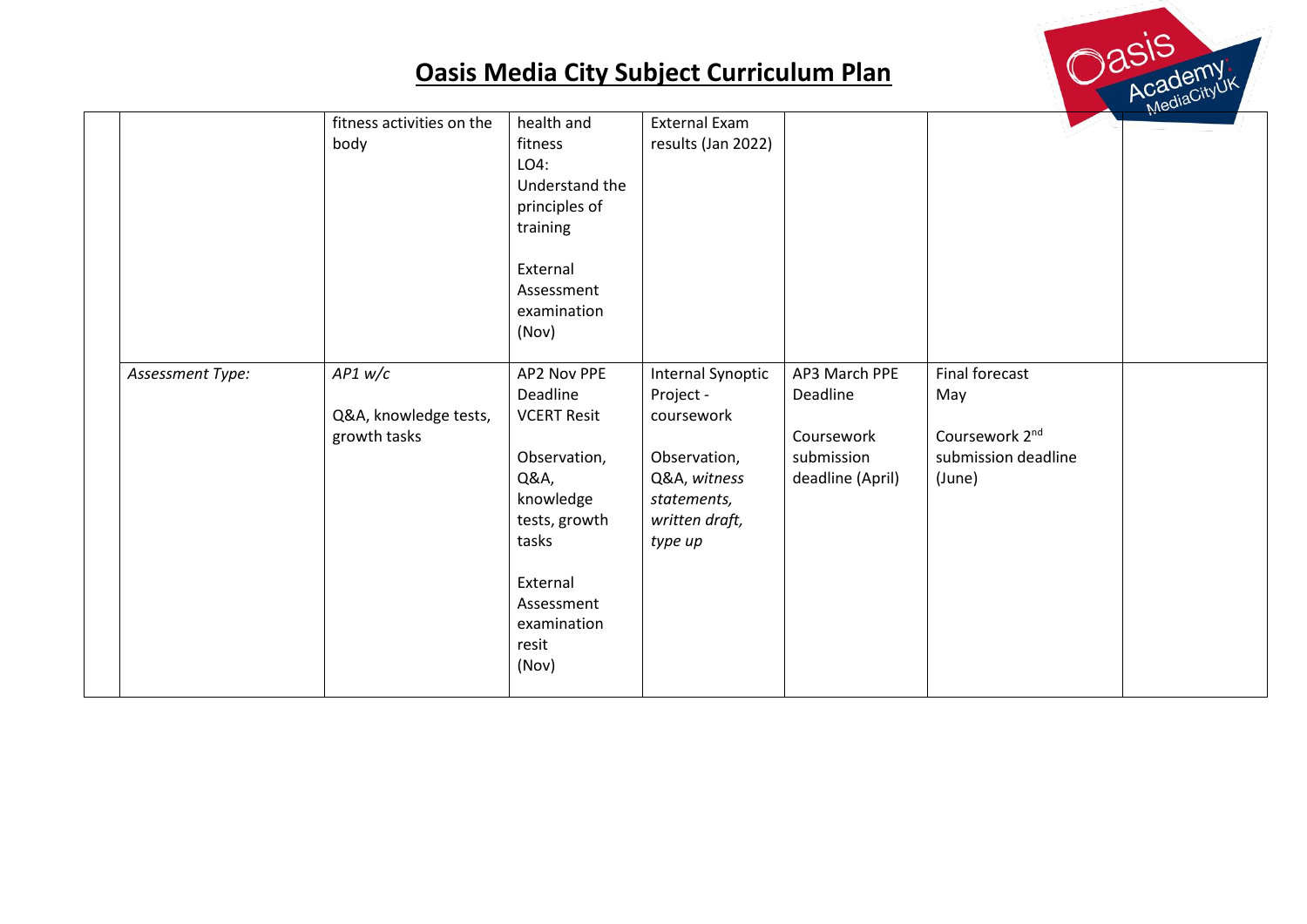

#### **Key Questions:**

#### **1. What is the overarching intent for your curriculum?**

KS3 students participate in x2 60 minutes lessons a week, KS4 X1 60 minute lesson a week. VCERT students x1 60 minute practical and x2 60 minute theory lessons. The curriculum has been designed to inspire all students to succeed and excel in competitive sport and other physically-demanding activities. It provides opportunities for students to become physically confident in a way which supports their health and fitness. Opportunities to compete in sport and other activities build character and help to embed values such as fairness and respect. We offer all students a variety of activities to develop application of skill and knowledge in both practice and games. The intent is for all students to access an inclusive curriculum that they can enjoy and achieve, promoting health and wellbeing so they continue to participate in some form of physical activity beyond school life. Elements of the lesson and fitness activities are planned to prepare students to make option choices in year 9.

#### **2. How does this curriculum build student's knowledge of the world around them both locally and nationally?**

Students will develop their knowledge and understanding of health and fitness and how to lead a healthy active lifestyle. There are opportunities for students to participate competitively in the Salford school games and attend local events/festivals. These events allow students to explore various activities and experiences beyond academy life. In summer students can represent Media City in the Oasis North Athletics event in Sheffield. We also have strong links with Lowry Dance, Trafford Handball, Manchester City Foundation (Coach Ron delivers Karate and basketball sessions) and Manchester United Emerging Talent Programme. At the end of every half term students will read a sports article linked to that activity and incorporate cultural and diverse role models within lessons.

#### **3. How is this curriculum designed to engage students and develop a passion for the subject?**

PE staff will deliver high quality teaching, learning and assessment to maximise student achievement and develop character. We offer a wide range over 14 activities. These activities are planned where students can have the most engagement and achieve most progress. These activities also fall in line with the school games calendar so students have the opportunity to compete against other schools. Each half term students are offered extra-curricular activities to build on their knowledge and skill application through competitive games. Students can participate in different roles e.g. performer, leader, organiser. There are opportunities for students to engage in competition however there is a focus on participation, particularly in individual activities. Fitness activities are designed to prepare students to make option choices in year 9. Fitness and athletics results will also be displayed and recorded to show student development. Students will have the opportunity to read sports articles and lessons will be linked to cultural and diverse role models. Career links to each activity will also be displayed and promoted. In years 10 and 11 there is also an opportunity to experience career talks e.g. Richardson Sports where they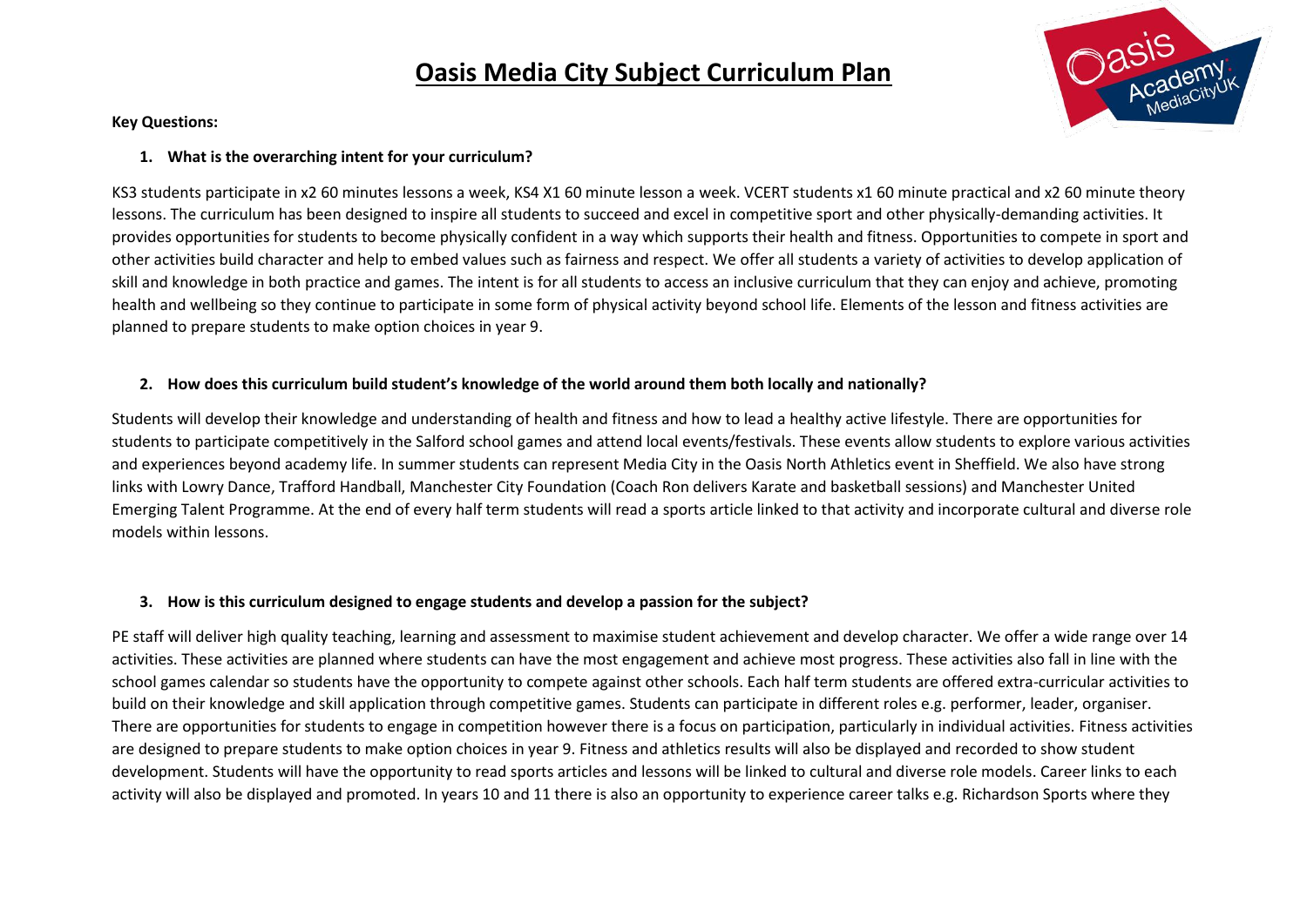

deliver advice, pathway options and information on their sport management business. KS4 students are given a choice of activities – to promote healthy active lifestyles. Aim is by the end of KS4 most students will have some experience of a leadership role. Students take on leadership roles and ownership of the lesson e.g. lead on warm ups, delivering drills, umpiring, organising and structuring tournaments, time keeper, scorer (basketball/badminton), leadership within a team (captaincy).

#### **4. How does this curriculum cater for the needs of our students?**

Low ability students may use modified equipment and are given extra one to one support. Task cards/you tube clips are used for visual aids and rules may be adapted. In theory lessons modelling is used to show Pass, Merit, Distinction answers and writing frames are used to support EAL and SEN students. High ability students are given leadership roles such as coaching and umpiring/refereeing. There are elements of both participation and competition focus built and differentiated into the lessons.

#### **5. How is assessment used to improve learning?**

Students are assessed through various methods such as Q&A, teacher observation, formative and summative and self/peer assessment. Staff are encouraged to challenge students deeper thinking – 'why?' 'how?' 'what?'. Students will be given thinking time and time to respond. Modelling is used to highlight strengths with the use of self and peer assessment to suggest ways to improve. This allows teacher and student feedback after observation. In theory lessons, students are given growth tasks based upon marking feedback and complete knowledge/end of unit tests for each topic. During each assessment point of the academic year, students will be assessed on their skill application, knowledge application, leadership, effort and behaviour for learning.

#### **6. What skills will students develop that can be used in other subject areas and beyond their school life?**

PE, school sport and physical activity have a high profile and are celebrated across the life of the school. They play an integral role in promoting student's aspirations and sense of community through; for instance, high profile intra school competition, students acting as role models, celebration of individual and team success.

Students will develop the Oasis 9 habits to build their character and improve confidence in their leadership skills. In athletics and fitness testing, students can apply their knowledge of mathematics when counting, measuring and recording. In fitness lessons and all warm ups, students will be introduced to the names of bones and muscles and explore ways to lead a healthy active lifestyle. This has cross curricular links with science and VCERT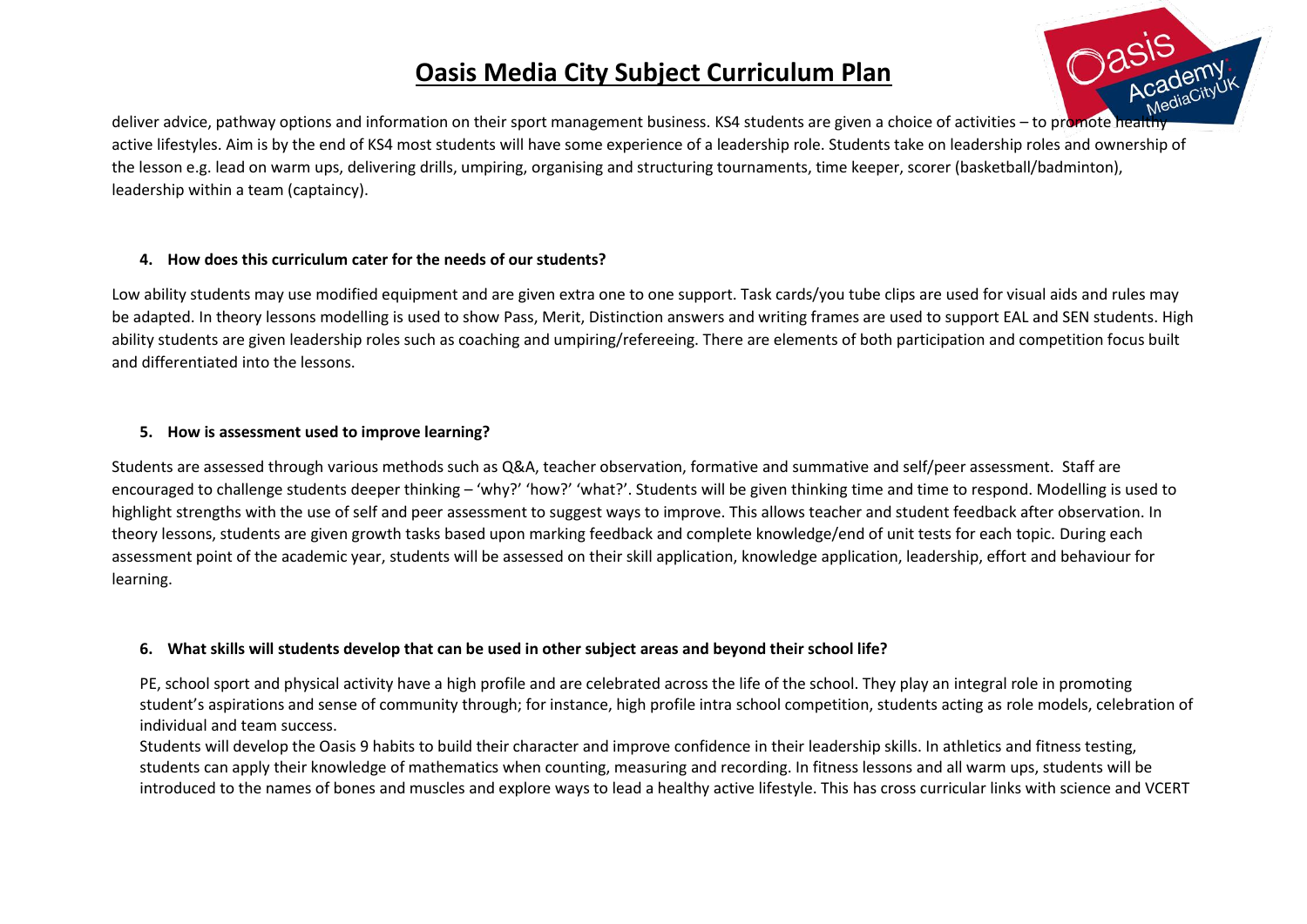

health and fitness (body systems) in year 10. Students will develop character, values, personal and social skills to enable them to contribute to the community and succeed in life.

#### **Language and Literacy**

- Students use knowledge organisers to develop key vocabulary, recall key skills/techniques and develop understanding of rules/scoring system
- To develop reading further, each half term students will read an article linked to the lesson.
- Literacy maps can be used to highlight key vocabulary e.g. gymnastics, trampolining, dance, fitness
- Content is linked to other subjects e.g. Eatwell plate in fitness linked to Food Technology
- Students are taught key words within the skill e.g. badminton drop shot
- Keyword displays will be visible in indoor areas
- Students are expected to use correct terminology e.g. forward roll (roly poly) somersault (front flip)
- These are encouraged through oracy when giving peer assessment feedback and through Q&A. Discussing team tactics.
- Students develop writing through WWW/EBI, write down sequences in gymnastics and trampolining
- We use acronyms e.g. BEEF in basketball and use peer assessment task cards e.g. lay up, volleyball, rounders, athletics.
- Students read criteria, fitness circuit cards
- In theory lessons, students read text, highlight key vocabulary and summarise into bullet points for revision content.

#### **Mathematics/Numeracy**

- Scoring system of games
- Map skills orienteering
- Counting beats/timing Dance
- Counting repetitions in fitness activities
- Measuring distances of throws and jumps in athletics.
- Shape and space planning a sequence.
- Timing of runs in fitness and athletics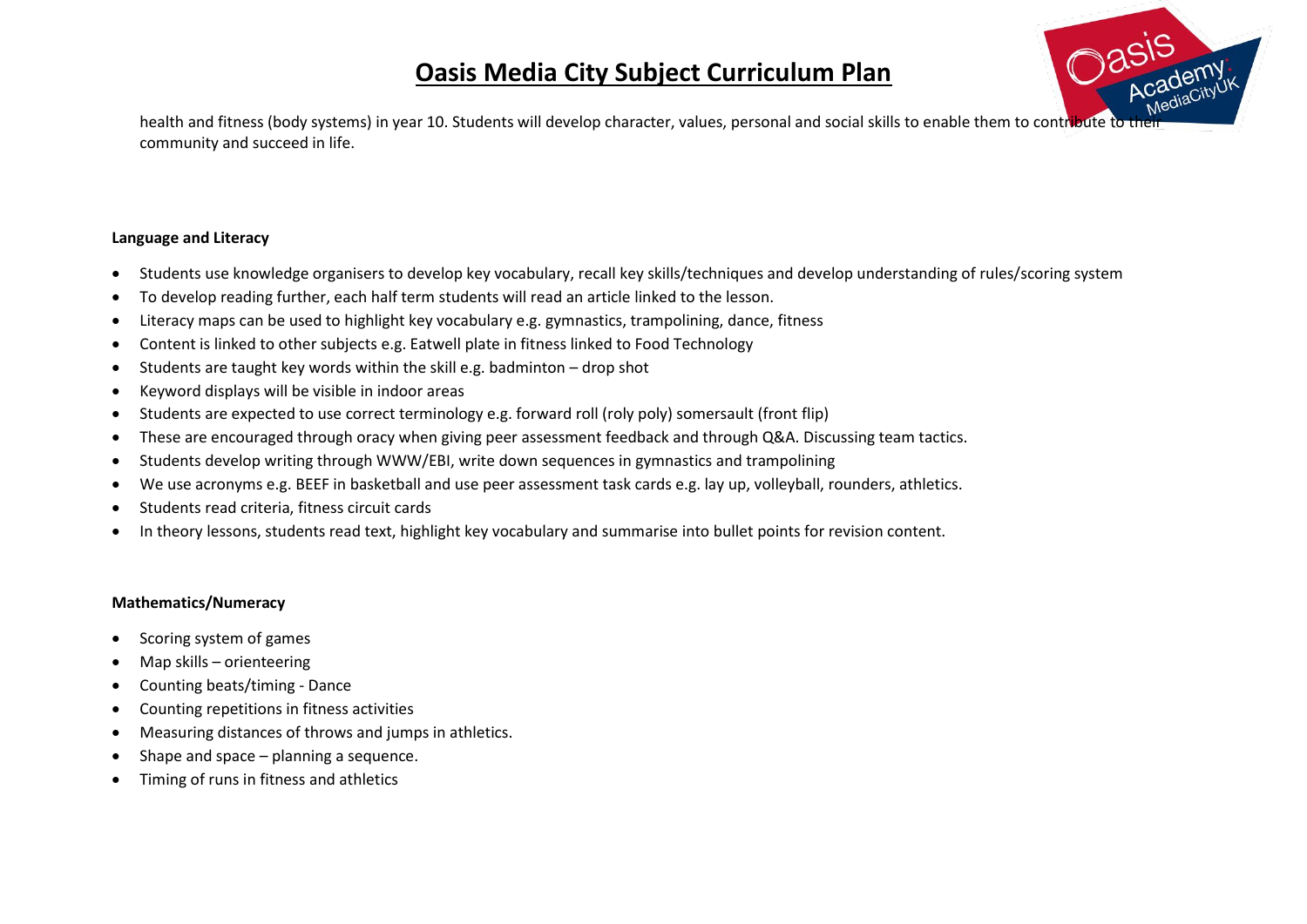

- Record game timings in mini tournaments e.g. tennis, badminton, basketball, rounders, cricket
- Use numeracy when organising e.g. badminton fixtures work out order of play & length of games based on number of teams time of lesson
- In fitness lessons calculating distance run (cooper run) and calories burned.
- Analyse data in fitness testing compare results to normative data
- At KS4 students review data in more detail analyse results before and after a training programme and evaluate how and why they have improved.

#### **British Values**

Respect for rule of law

- Students play within the rules of activity.
- They follow H&S guidelines from each governing body e.g. in athletics they are taught how to carry and collect equipment in the throwing events.
- In trampolining and gymnastics how to use equipment and execute skills safely through the progressions.

#### Mutual respect & tolerance of others

- Students are taught to respect equipment, each other and each others ability.
- Students are able to make judgements about performance through self and peer assessment.

#### Democracy

- At the end of each term students are given choices of which activity they would like to do.
- In KS4 students pick their own activity each term.
- There is also opportunity for students to pick their own teams and select captaincy role. Activities are mixed e.g.rounders and badminton.

#### Individual liberty

- Students apply their own tactics
- Run their own tournaments e.g. badminton, table tennis.
- Create their own sequences e.g. trampolining and gymnastics.
- Set their own level of challenge in fitness activities pick challenging exercise in circuits
- KS4 choose what activity they want to do.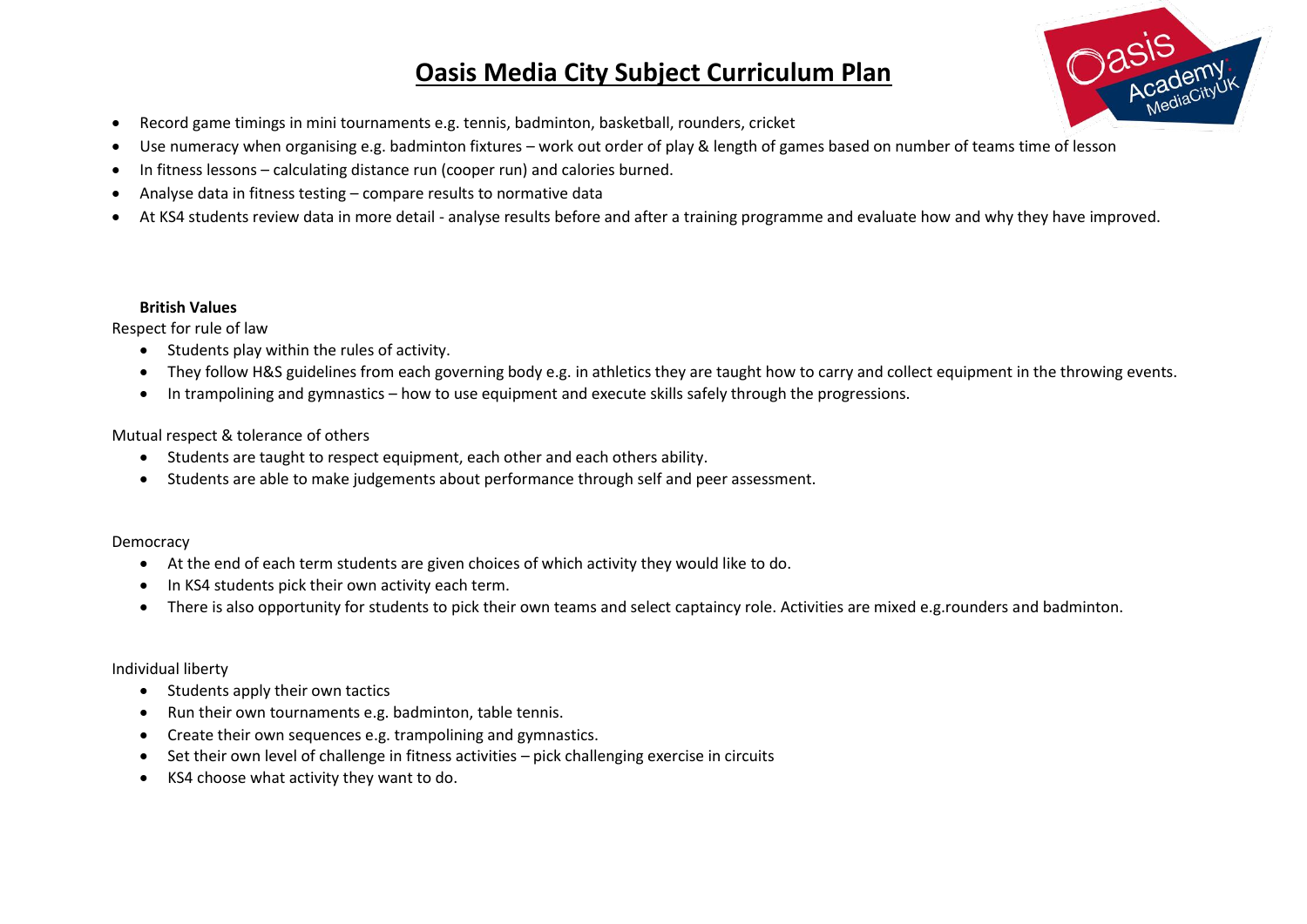

#### **7. How is learning planned to progressively develop pupil's knowledge and understanding over time?**

Different skills and techniques are taught each lesson through key teaching points and demonstration. All students are given the opportunity of guided student practice, to go away and independently practice and then to apply skills within the games or performance. Within these games, students are introduced to basic rules and scoring with some games being conditioned or these rules being adapted. Skills are revisited each lesson and are applied within the games. Modelling is used to highlight strengths and identify improvements. Students are also given time to reflect on their performance through self and peer assessment using WWW/EBI.

#### **8. How is learning sequenced over time to ensure students retain knowledge and are more successful at recalling?**

Year 7 - Students build on and embed the physical development and skills learned in key stages 1 and 2. These skills are then applied into mini games. E.g. develop fundamental and coordination skills (passing, dribbling, receiving) in basketball and apply in 3v3 games.

Year 8 and 9 - Emphasis on applying skills into more active game play. They build their application of knowledge through game play and applying tactics and strategies. e.g. half court press (attack vs defence) in netball.

Year 10 and 11 - Skills and tactical play is developed and is more effective through full games. Students are encouraged to use a wider range of tactics and strategies to overcome opponents in direct competition through team and individual games. E.g. defending a corner in football

All KS3 students participate in two activities each half term. KS3 students are introduced to new vocabulary and key terms in relation to VCERT Sport. KS4 VCERT students are encouraged to use knowledge organisers. They will have weekly knowledge tests and an end of unit test based on topics studied. All theory lessons are now linked to the synoptic project and activities are linked to last years assessment tasks.

#### **9. How is this curriculum adapted to cater for the needs of students with different starting points?**

Groupings of each class are data driven. Lessons are pitched to the highest ability and then modified to cater for the needs of our SEN and EAL students. Learning outcomes are differentiated into 'Limited, Expected, Exceeding' criteria.

#### **10. How will you ensure teachers have the relevant knowledge, expertise and practical skills to deliver your curriculum effectively?**